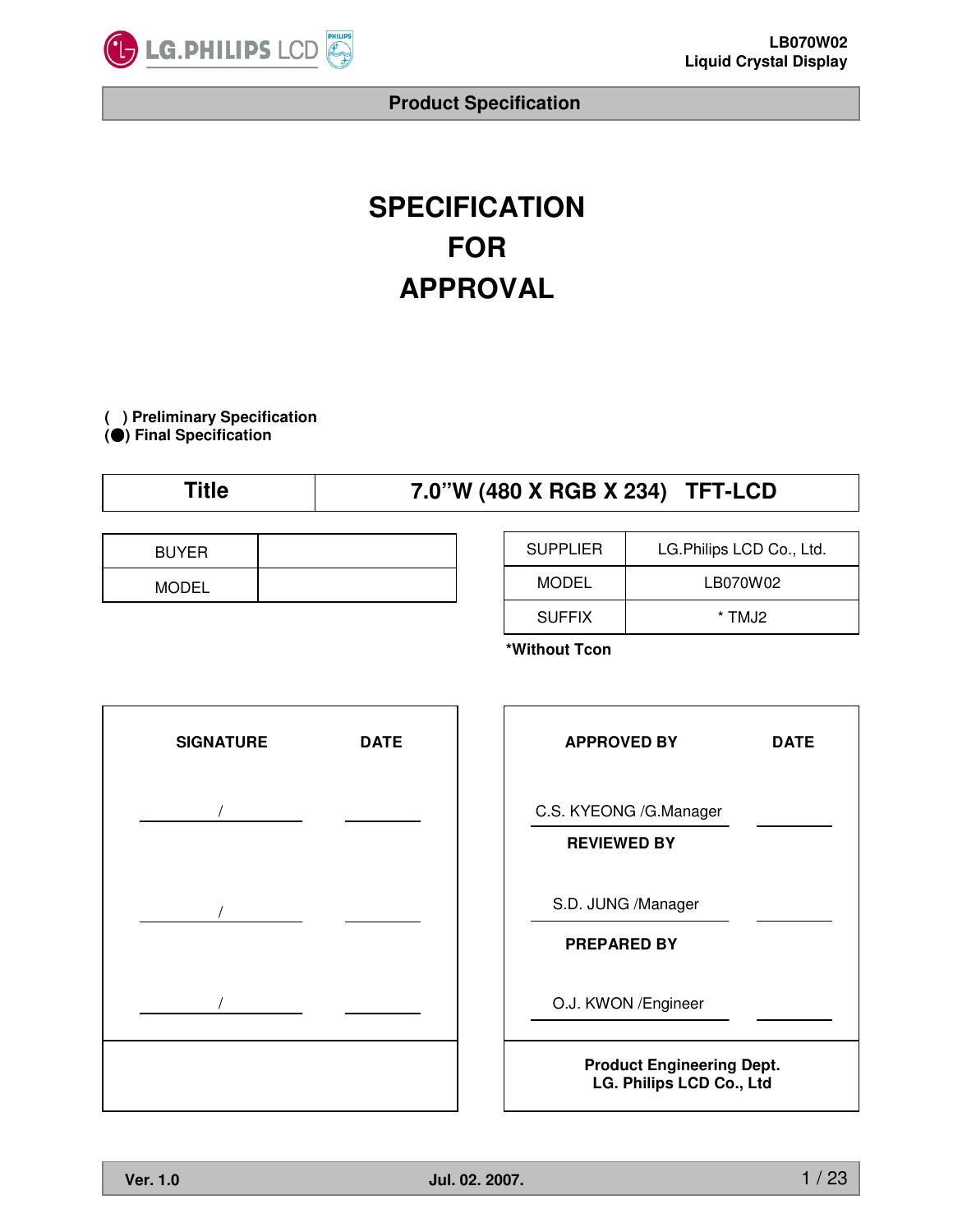

# **CONTENTS**

| NO. | <b>ITEM</b>                       | <b>PAGE</b>    |
|-----|-----------------------------------|----------------|
| 0   | <b>Record of Revisions</b>        | 3              |
| 1   | Summary                           | 4              |
| 2   | Features                          | $\overline{4}$ |
| 3   | <b>General Specification</b>      | $\overline{4}$ |
| 4   | Interface (Input Terminal)        | 5              |
| 5   | Absolute Maximum Ratings          | 7              |
| 6   | <b>Electrical Characteristics</b> | 8              |
| 7   | Electro-optical Characteristics   | 14             |
| 8   | <b>Mechanical Characteristics</b> | 17             |
| 9   | <b>Reliability Test</b>           | 19             |
| 10  | <b>International Standards</b>    | 20             |
| 11  | Packing                           | 21             |
| 12  | Precautions                       | 22             |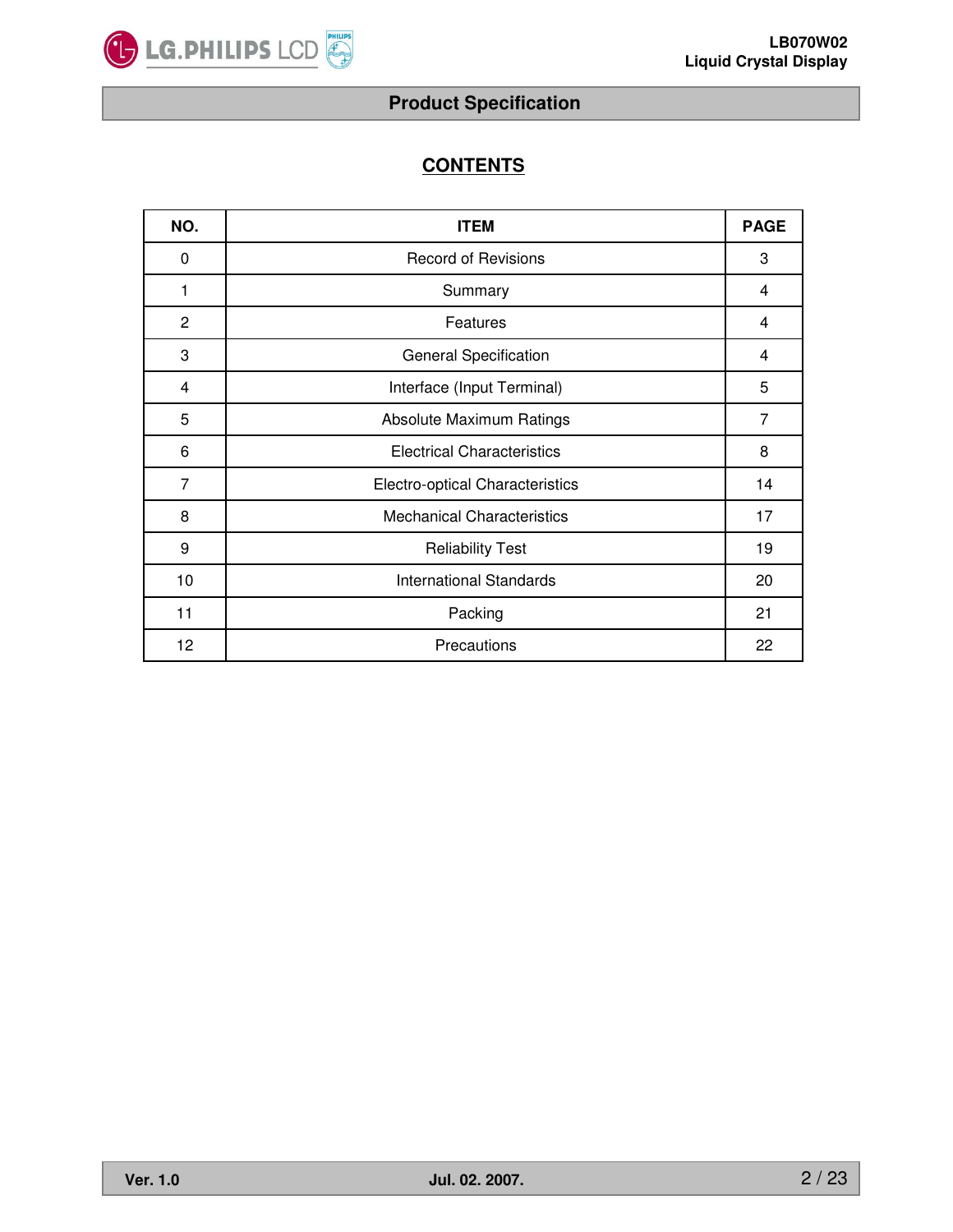

# **RECORD OF REVISIONS**

| <b>Revision No.</b> | <b>Revision Date</b> | Page           | Summary |
|---------------------|----------------------|----------------|---------|
| $1.0\,$             | Jul. 02. 2007        | $\overline{a}$ | Final   |
|                     |                      |                |         |
|                     |                      |                |         |
|                     |                      |                |         |
|                     |                      |                |         |
|                     |                      |                |         |
|                     |                      |                |         |
|                     |                      |                |         |
|                     |                      |                |         |
|                     |                      |                |         |
|                     |                      |                |         |
|                     |                      |                |         |
|                     |                      |                |         |
|                     |                      |                |         |
|                     |                      |                |         |
|                     |                      |                |         |
|                     |                      |                |         |
|                     |                      |                |         |
|                     |                      |                |         |
|                     |                      |                |         |
|                     |                      |                |         |
|                     |                      |                |         |
|                     |                      |                |         |
|                     |                      |                |         |
|                     |                      |                |         |
|                     |                      |                |         |
|                     |                      |                |         |
|                     |                      |                |         |
|                     |                      |                |         |
|                     |                      |                |         |
|                     |                      |                |         |
|                     |                      |                |         |
|                     |                      |                |         |
|                     |                      |                |         |
|                     |                      |                |         |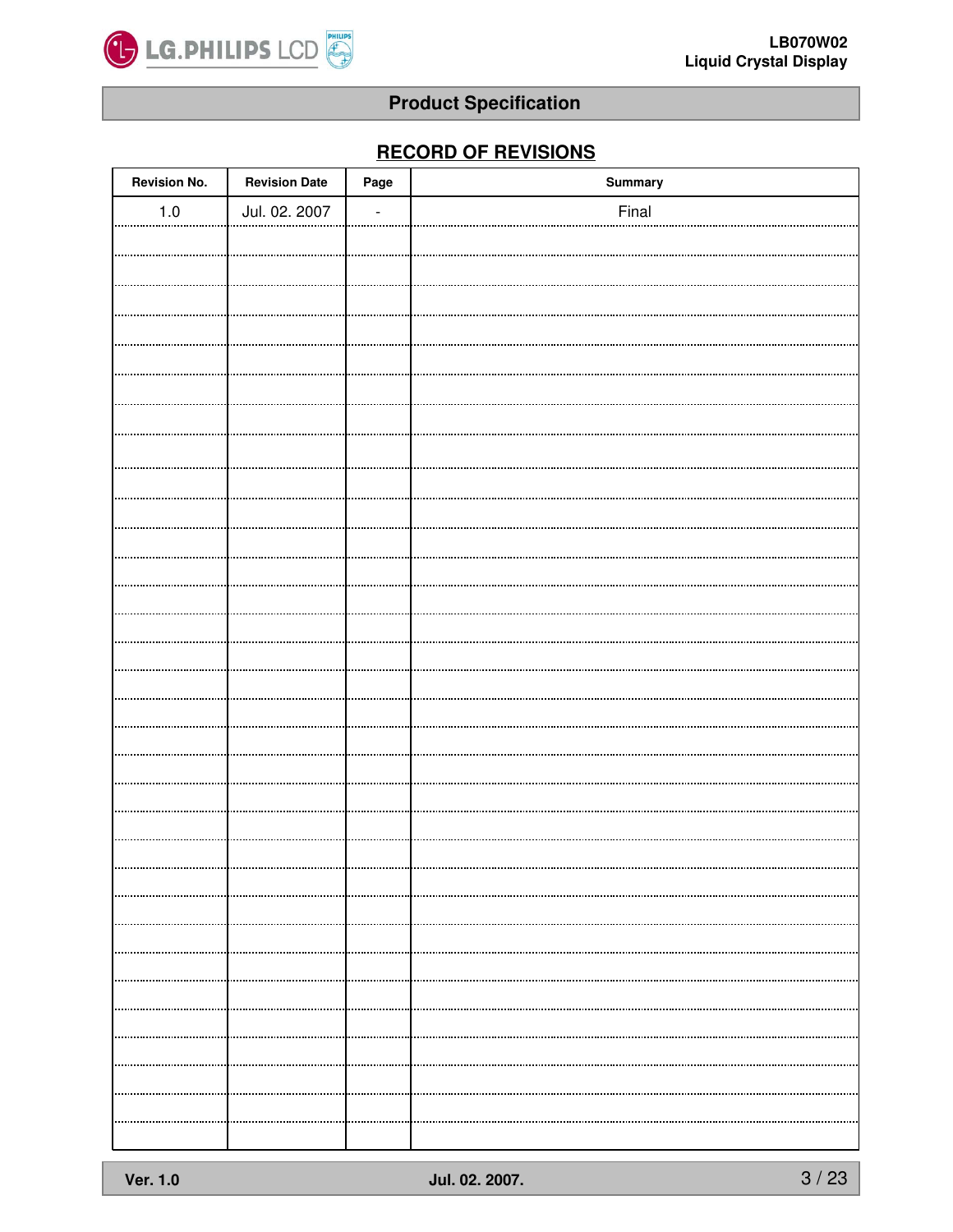

## **1. Summary**

This module utilizes amorphous silicon thin film transistors and a 16:9 aspect ratio. A 7.0" active matrix liquid crystal display allows full color to be displayed.

The applications are Portable DVD, Multimedia applications and others AV system.

# **2. Features**

•Utilizes a panel with a 16:9 aspect ratio, which makes the module suitable for use in wide-screen systems.

•The 7.0" screen produces a high resolution image that is composed of 112,320 pixel elements in a stripe arrangement.

•Wide viewing angle technology is employed.

[The most suitable viewing direction is in the 6 o'clock direction.]

•By adopting an active matrix drive, a picture with high contrast is realized.

•This Board Assembly is accomplished through the use of COG mounting technology.

•By adopting a high aperture panel, high transmittance color filter and high transmission polarizing plates, transmittance ratio is realized.

|--|

| <b>CHARACTERISTIC ITEM</b> | <b>SPECIFICATION</b>                                       |  |  |
|----------------------------|------------------------------------------------------------|--|--|
| Video Signal Interface     | Analog Video Interface                                     |  |  |
| Display Technology         | a-Si TFT active matrix                                     |  |  |
| Display Mode               | TN Type Full Color / Transmitting Type<br>/ Normally White |  |  |
| Screen Size (Diagonal)     | $7.0$ " (17.67cm)                                          |  |  |
| Outline Dimension          | 164.9mm (W) X 100mm (H) X 5.7mm (D)                        |  |  |
| <b>Active Area</b>         | 154.08mm (W) X 86.58mm (H)                                 |  |  |
| Number Of dots             | 480(H) X 3(R,G,B) X 234(V)                                 |  |  |
| Dot Pitch                  | $0.107$ mm (W) X 0.370mm (H)                               |  |  |
| <b>Color Filter Array</b>  | <b>RGB</b> vertical stripes                                |  |  |
| Weight                     | 170 g (Max)                                                |  |  |
| <b>Backlight</b>           | CCFL with 3 wave-length spectrum (L Type)                  |  |  |
| <b>Surface Treatment</b>   | Anti-Glare Treatment                                       |  |  |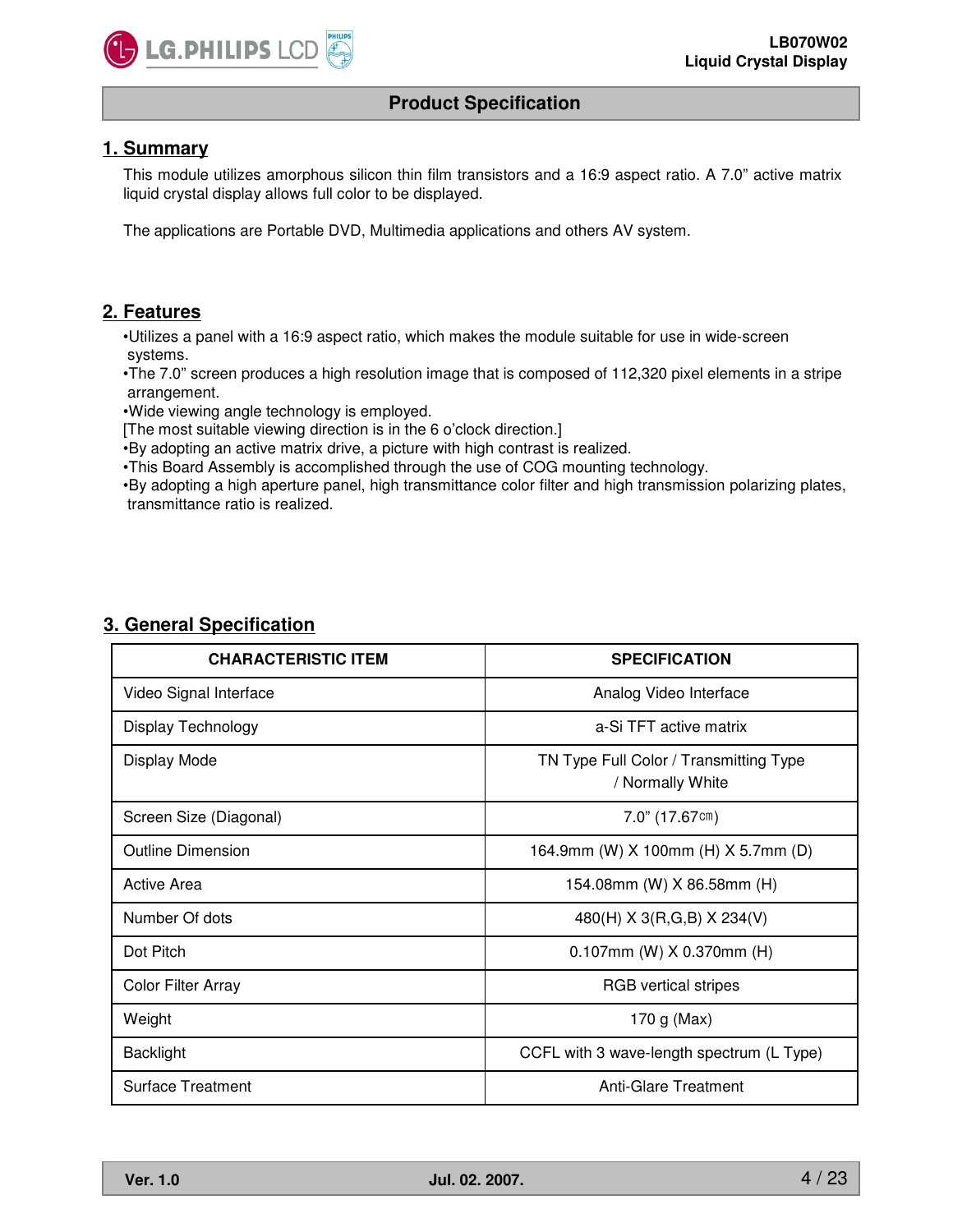

# **4. Interface (Input terminal)**

1> TFT-LCD Panel Driving Part

| Pin No.        | <b>SYMBOL</b>    | <b>FUNCTION</b>                                          | <b>REMARK</b>                  |
|----------------|------------------|----------------------------------------------------------|--------------------------------|
| 1              | <b>GND</b>       | Ground for logic circuit                                 |                                |
| $\overline{c}$ | <b>VCC</b>       | Supply voltage of logic control circuit for scan driver  |                                |
| 3              | <b>VGL</b>       | Negative power for scan driver                           |                                |
| 4              | <b>VGH</b>       | Positive power for scan driver                           |                                |
| 5              | <b>STVR</b>      | Vertical start pulse                                     | Down to up Sampling Mode Input |
| 6              | <b>STVL</b>      | Vertical start pulse                                     | Up to Down Sampling Mode Input |
| $\overline{7}$ | <b>CLK</b>       | Shift clock input for scan driver                        |                                |
| 8              | U/D              | Up/Down scan control Input                               | See 6-3> P.11                  |
| 9              | <b>GOE</b>       | Output enable input for scan driver(GOE)                 | H: enable / L:disable          |
| 10             | <b>VCOM</b>      | Common electrode driving signal                          |                                |
| 11             | <b>VCOM</b>      | Common electrode driving signal                          |                                |
| 12             | L/R              | LEFT/RIGHT scan control input                            | See 6-3> P.11                  |
| 13             | <b>MOD</b>       | Sequential sampling and simultaneous sampling<br>setting |                                |
| 14             | SOE              | Output enable input for data driver(INH)                 |                                |
| 15             | <b>STHL</b>      | Start pulse for horizontal scan line                     |                                |
| 16             | <b>STHR</b>      | Start pulse for horizontal scan line                     |                                |
| 17             | CPH <sub>3</sub> | Sampling and shifting clock pulse for data driver        |                                |
| 18             | CPH <sub>2</sub> | Sampling and shifting clock pulse for data driver        |                                |
| 19             | CPH <sub>1</sub> | Sampling and shifting clock pulse for data driver        |                                |
| 20             | <b>VCC</b>       | Supply voltage of logic control circuit for data driver  |                                |
| 21             | <b>GND</b>       | Ground for logic circuit                                 |                                |
| 22             | VR.              | Alternated video signal input(Red)                       |                                |
| 23             | VG               | Alternated video signal input(Green)                     |                                |
| 24             | <b>VB</b>        | Alternated video signal input(Blue)                      |                                |
| 25             | AVDD             | Supply voltage for analog circuit                        |                                |
| 26             | <b>AVSS</b>      | Ground for analog circuit                                |                                |

\*\*The matching connector part number is **GF053-26S-LSS(Bottom Contact Type) or GF055-26S-LSS (Top Contact Type)** manufactured by LG Cable Ltd. or equivalent.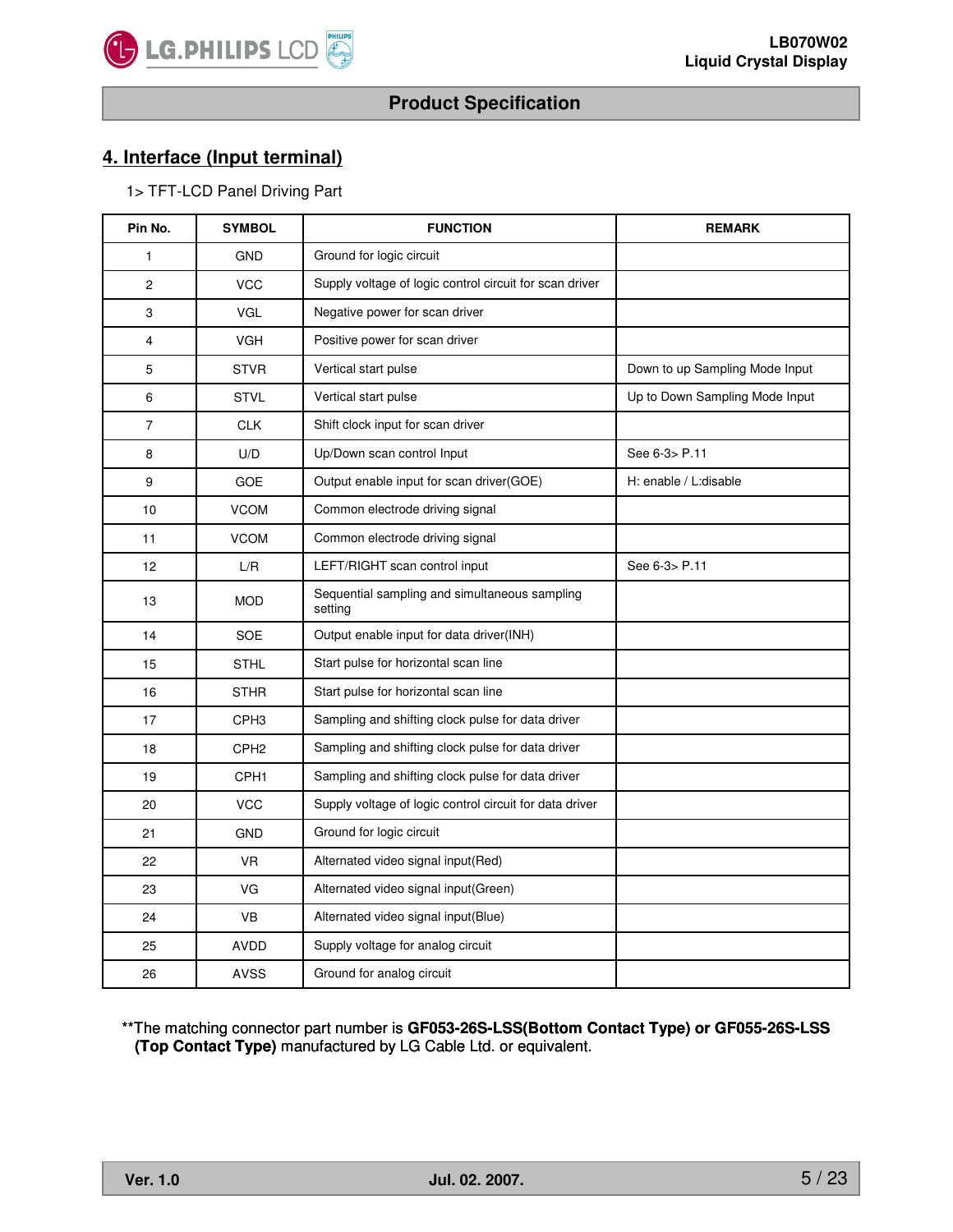

2> Backlight Fluorescent Tube Driving Part

| Pin No. | <b>SYMBOL</b> | <b>FUCTION</b>                            | <b>REMARK</b> |
|---------|---------------|-------------------------------------------|---------------|
|         | HV            | Power Supply For Lamp [High Voltage Side] | [Note $4-1$ ] |
|         | ∟V            | Power Supply For Lamp [Low Voltage Side]  | [Note $4-2$ ] |

The backlight interface connector is a model **BHSR-02VS-1** manufactured by JST or a model **1674817-1** manufactured by AMP. The matching connector part number is **SM02B-BHSS-1-TB** manufactured by JST or equivalent.

[Note 4-1] The wire color of high voltage side is pink.

[Note 4-2] The wire color of low voltage side is white. Connect the low voltage side of the DC/AC inverter used to drive the fluorescent tube to GND of the inverter circuit.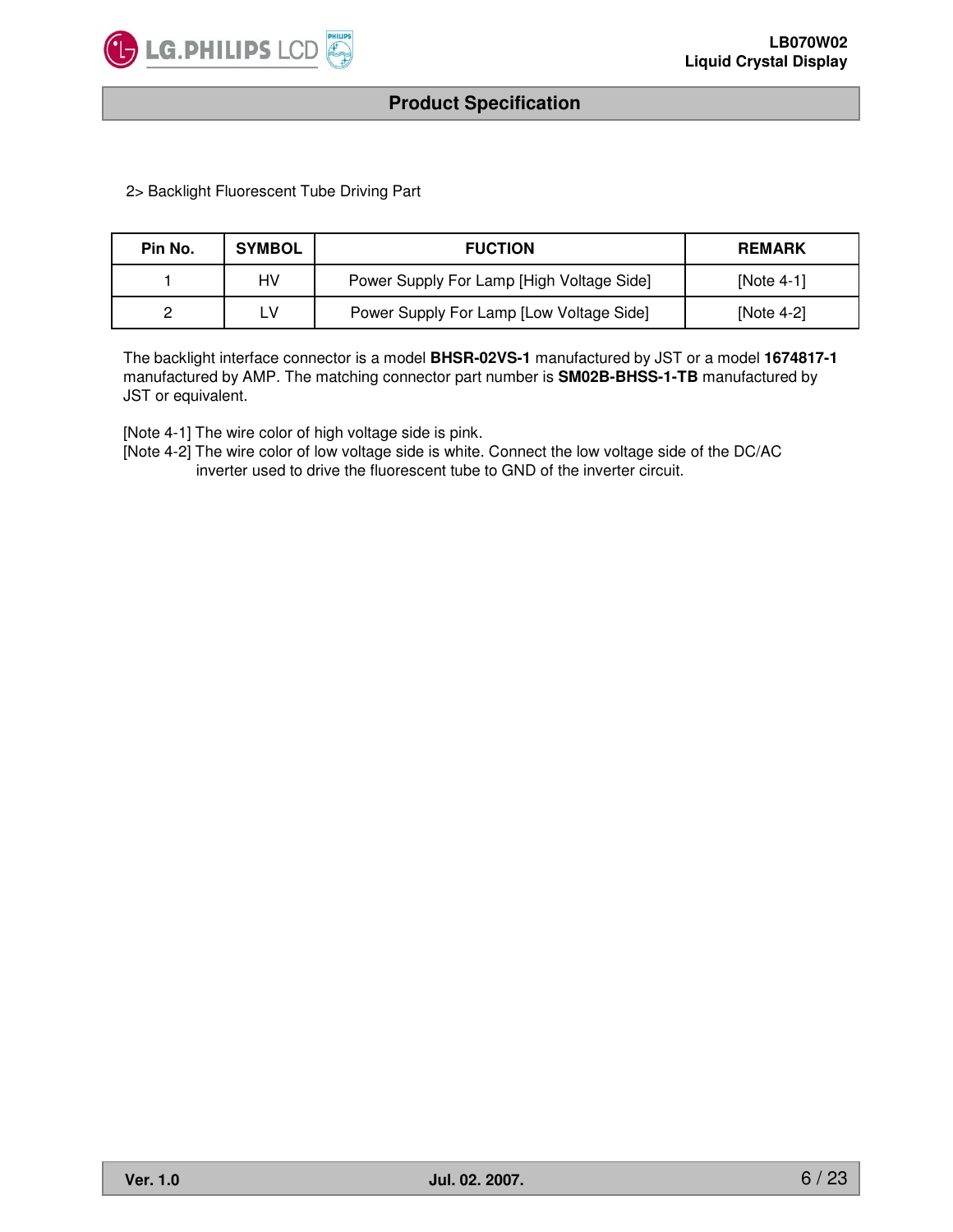

# **5. Absolute Maximum Ratings**

| <b>PARAMETER</b>                                      | <b>SYMBOL</b>           | <b>CONDITION</b>          | MIN.   | MAX.       | <b>UNIT</b> | <b>REMARK</b>       |
|-------------------------------------------------------|-------------------------|---------------------------|--------|------------|-------------|---------------------|
| Logic Voltage                                         | VDD <sub>1</sub>        | $T_a = 25^\circ \text{C}$ | $-0.3$ | 6          | $\vee$      |                     |
| Source Driver Voltage                                 | VDD <sub>2</sub>        | $T_a = 25^\circ \text{C}$ | $-0.3$ | 6          | V           |                     |
| Digital Input Signals                                 | $V_{DI}$                | $T_a = 25^{\circ}C$       | $-0.3$ | $VDD1+0.3$ | V           | [Note 5-1]          |
| Analog Input Signals                                  | $V_{AI}$                | $T_a = 25^\circ \text{C}$ | $-0.2$ | $VDD2+0.2$ | $\vee$      | [Note 5-2]          |
| <b>Gate Driver</b><br>High Supply Voltage             | <b>VGH</b>              | $T_a = 25^\circ \text{C}$ | $-0.3$ | 40         | $\vee$      |                     |
| <b>Gate Driver</b><br>Low Supply Voltage              | <b>VGL</b>              | $T_a = 25^\circ \text{C}$ | $-20$  | 0.3        | V           |                     |
| Storage Temperature                                   | $T_{\rm st}$            |                           | $-20$  | 70         | °C          | [Note 5-3,4]        |
| <b>Operating Temperature</b><br>(Ambient Temperature) | $\mathsf{T}_\mathtt{a}$ |                           | $-10$  | 60         | °C          | [Note 5-<br>3,4,5,6 |

[Note 5-1] STVR, STVL, CLK, U/D, GOE, STHL, MOD, L/R, MOD, SOE, STHL, STHR, CPH1, CPH2, CPH3 [Note 5-2] VR, VG, VB

[Note 5-3] This rating applies to all parts of the module and should not be exceeded.

- [Note 5-4] Maximum wet-bulb temperature is  $60^{\circ}$ C. Condensation of dew must be avoided as electrical current leaks will occur, causing a degradation of performance specifications.
- [Note 5-5] The operating temperature only guarantees operation of the circuit. The contrast, response speed, and the other specification related to electro-optical display quality is determined at the room temperature,  $Ta = 25^{\circ}$ .

[Note 5-6] Ambient temperature when the backlight is lit (reference value).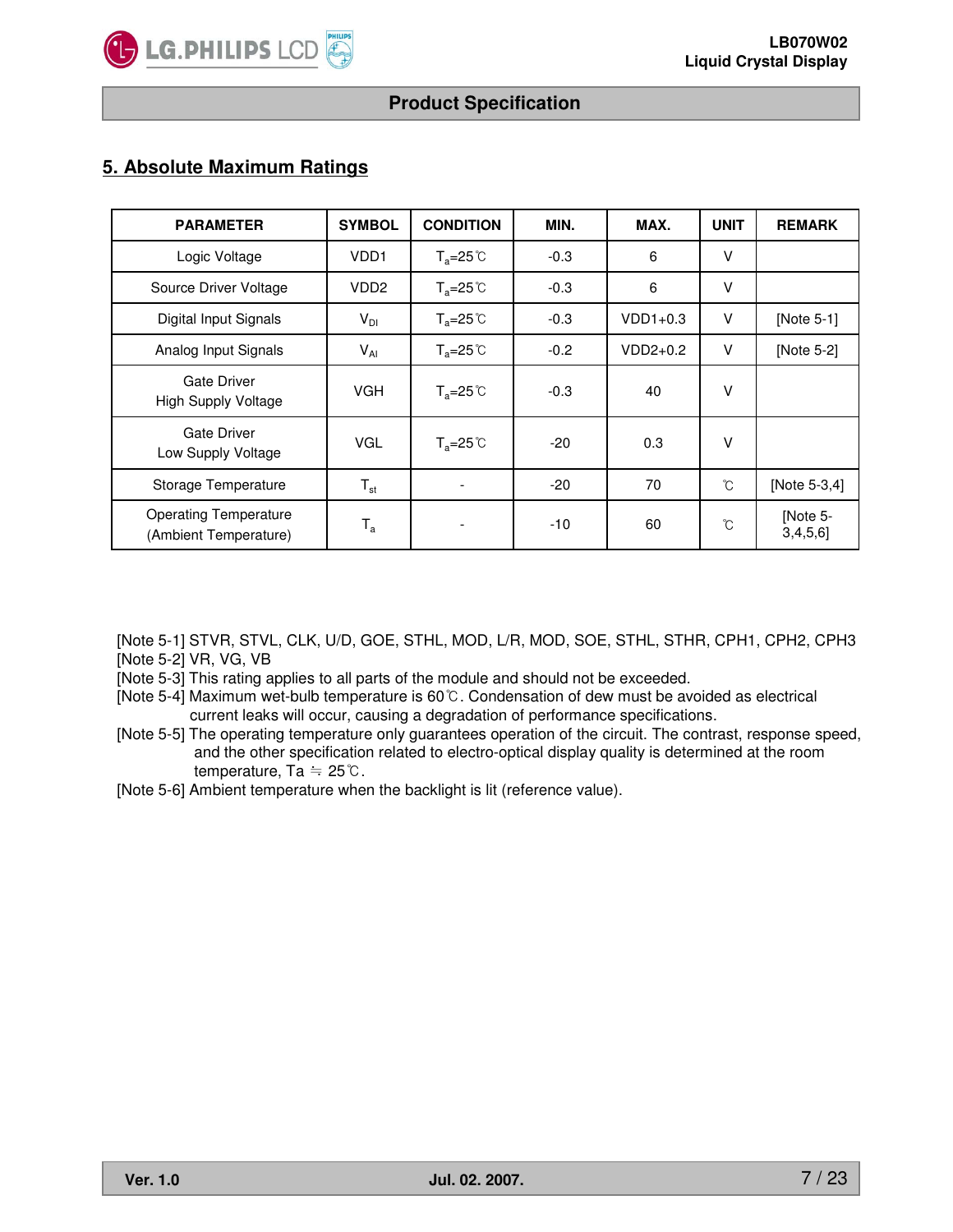

# **6. Electrical Characteristics**

1> Recommended Operating Conditions

TFT-LCD Panel Driving Section

|                      |                                   |                                   |            |                          |                          |             | $T_a = 25^{\circ}C$ |
|----------------------|-----------------------------------|-----------------------------------|------------|--------------------------|--------------------------|-------------|---------------------|
|                      | <b>PARAMETER</b>                  | <b>SYMBOL</b>                     | MIN.       | TYP.                     | MAX.                     | <b>UNIT</b> | <b>REMARK</b>       |
| Logic Supply Voltage |                                   | VD <sub>D1</sub>                  | 3.0        | 3.3                      | 5.5                      | v           |                     |
|                      | High Level                        | $V_{\scriptscriptstyle\text{IH}}$ | 0.8VDD1    | $\overline{\phantom{a}}$ | VD <sub>D1</sub>         | V           |                     |
| Digital Input Signal | Low Level                         | $V_{IL}$                          | 0          | $\overline{\phantom{a}}$ | 0.2VDD1                  | $\vee$      |                     |
|                      | Source Driver Supply Voltage      |                                   | 4.5        | 5.0                      | 5.5                      | v           |                     |
|                      | <b>High Supply Voltage</b>        | <b>VGH</b>                        | 16.0       | 16.5                     | 17.0                     | $\vee$      |                     |
| <b>Gate Driver</b>   | Low Supply<br>Voltage             | <b>VGL</b>                        | $-15$      | $-10$                    | $-5$                     | V           |                     |
|                      | Analog Video Signal Input Voltage | $V_{VI}$                          | $AGND+1.0$ | $\overline{\phantom{a}}$ | VDD2-1.0                 | V           |                     |
| <b>Color Filter</b>  | AC<br>Component                   | <b>VCOMAC</b>                     | 4.0        | 5.0                      | 6.0                      | $V_{P-P}$   |                     |
| Substrate Voltage    | DC<br>Component                   | <b>VCOM<sub>DC</sub></b>          | -          | (1.9)                    | $\overline{\phantom{a}}$ | V           | [Note 1]            |

[Note 1] This value should be tuned for optimal display quality of each panel.

\*\*\*\*\* Cautionary Matter : When applying or disconnecting power, please be sure that such action is sequentially carried out for all power supplies. In addition, apply input signals only after power has been turned on.

-Source Driver :

Turn on power to VDD1 and VDD2 in this order. Turn off power in the reverse order.

-Gate Driver :

Turn on power to VDD1, VGL and VGH in this order. Turn off power in the reverse order.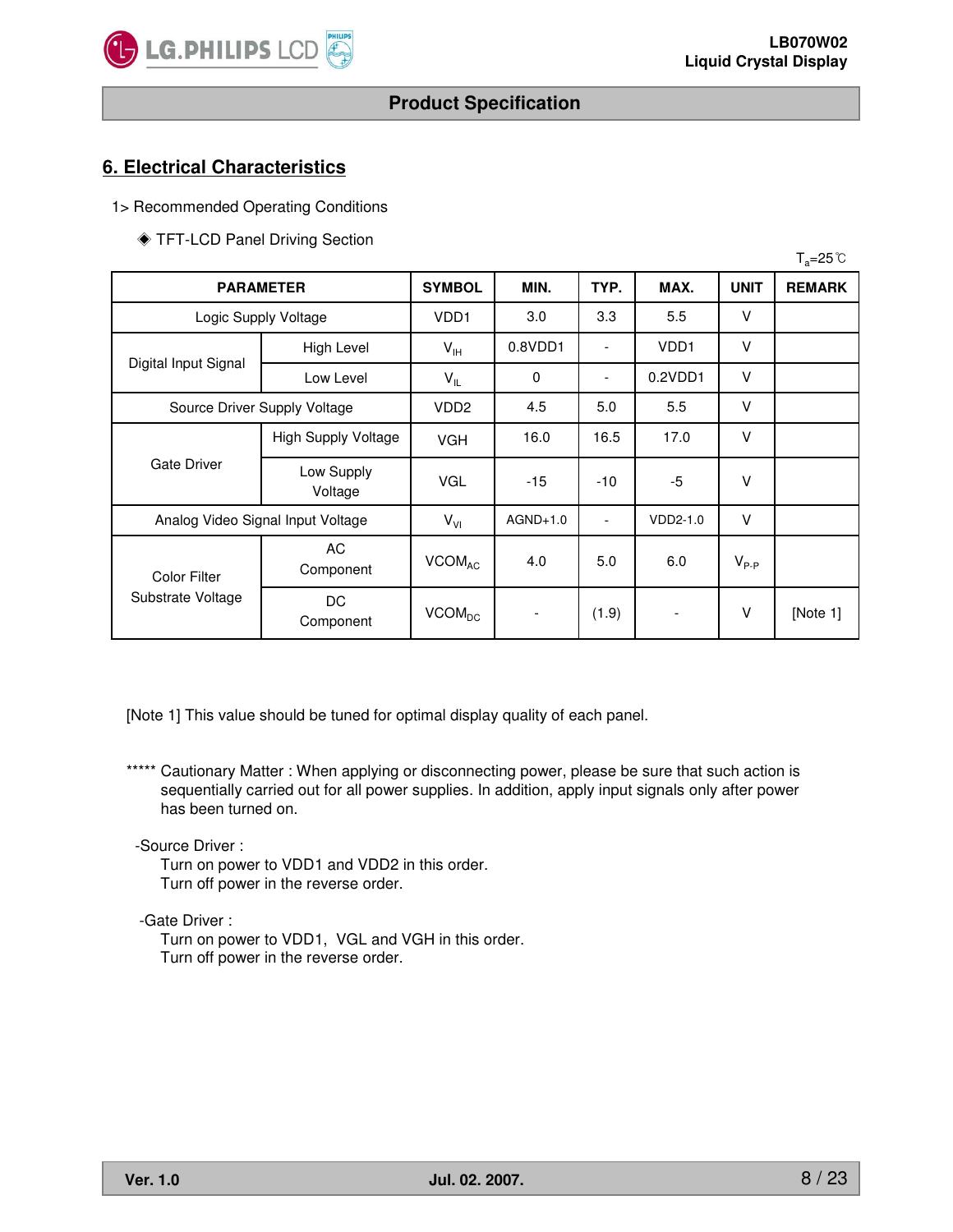

| <b>PARAMETER</b>                                 | <b>SYMBOL</b>    | MIN. | TYP.                     | MAX. | <b>UNIT</b> | <b>REMARK</b>     |
|--------------------------------------------------|------------------|------|--------------------------|------|-------------|-------------------|
| Logic Supply Current                             | I <sub>DD1</sub> |      | $\overline{\phantom{a}}$ | 5.0  | mA          | $VDD1 = 3.3V$     |
| Source Driver<br><b>Supply Current</b>           | I <sub>DD2</sub> |      | $\overline{\phantom{a}}$ | 50   | mA          | $VDD2 = 5.0V$     |
| <b>Gate Driver</b><br><b>High Supply Current</b> | $I_{GH}$         |      | $\overline{\phantom{a}}$ | 0.5  | mA          | $VGH=16.5V$       |
| <b>Gate Driver</b><br>Low Supply Current         | l <sub>GL</sub>  |      | $\overline{\phantom{a}}$ | 15   | mArms       | $VGL_{DC} = -10V$ |

# ◆ Backlight Driving Section

| <b>PARAMETER</b>             | <b>SYMBOL</b>              | MIN.                     | TYP.                     | MAX.                      | <b>UNIT</b>    | <b>REMARK</b>       |
|------------------------------|----------------------------|--------------------------|--------------------------|---------------------------|----------------|---------------------|
| Lamp Current                 | $I_{BL}$                   | 3.0                      | 6.0                      | 7.0                       | mArms          |                     |
| Lamp Voltage                 | $\mathsf{V}_{\mathsf{BL}}$ | 567<br>(7.0mA)           | 594<br>(6.0mA)           | 633<br>(3.0mA)            | <b>Vrms</b>    | ±10[%]              |
| Lamp Power<br>Consumption    | $\mathsf{P}_{\mathsf{BL}}$ |                          | 3.56                     |                           | W              | @ Typ. Current      |
| Lamp Frequency               |                            | 45                       | $\overline{\phantom{a}}$ | 60                        | kHz            | $*1$                |
|                              | $\mathsf{f}_{\mathsf{BL}}$ | 45                       | $\overline{\phantom{a}}$ | 80                        |                | $*2$                |
|                              |                            | $\overline{\phantom{a}}$ | $\overline{\phantom{a}}$ | 830                       | <b>Vrms</b>    | $T_a = 25^{\circ}C$ |
| Kick-Off Voltage (*3)        | $V_S$                      |                          |                          | 940                       | Vrms           | $T_a = 0^{\circ}C$  |
| Discharge Stabilization Time | $T_{\rm S}$                | $\overline{\phantom{a}}$ | $\qquad \qquad -$        | $\ensuremath{\mathsf{3}}$ | <b>Minutes</b> | $*4$                |
| Life Time                    | $\overline{\phantom{a}}$   | 20,000                   | $\overline{\phantom{a}}$ | $\overline{\phantom{a}}$  | Hours          | $*5$                |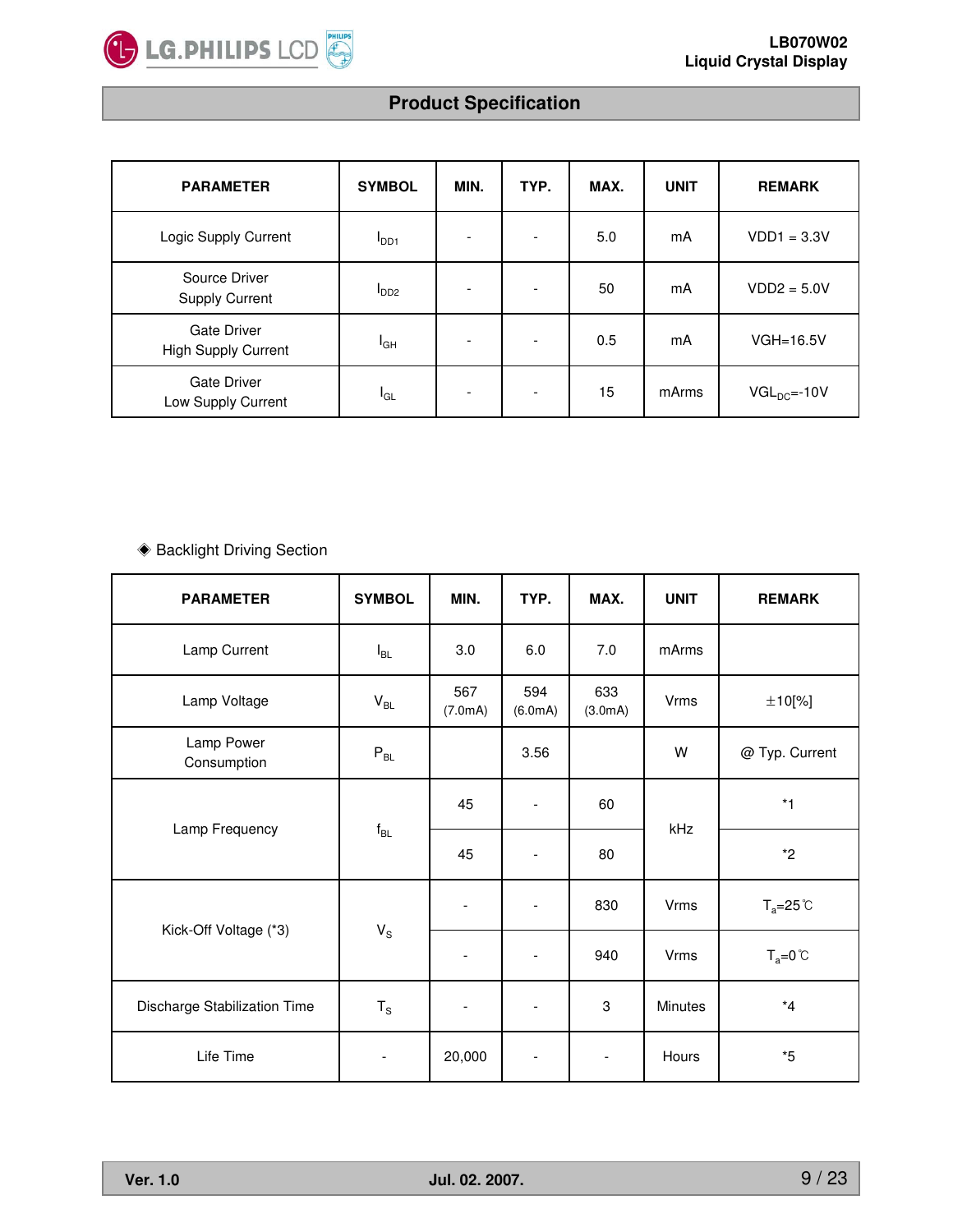

- $*$  1 : This frequency range means the range to keep within  $\pm$ 10% change of electrical and optical characteristics.
- \* 2 : This frequency range means not affecting to lamp life and reliability characteristics. (The lamp frequency should be selected as different as possible from display horizontal synchronous signal (Including harmonic frequency of this scanning frequency) to avoid "Beat" interference which may be observed on the screen as horizontal stripes like moving wave. This phenomenon is caused by interference between lamp (CCFL) lighting frequency and LCD horizontal synchronous signal.)
- \* 3 : The "MAX" of "Kick-Off Voltage" means the minimum voltage for inverter to turn on the CCFL normally in the LCD module. However this isn't the values that we can assure stability of starting lamp on condition that the module is installed in your set. It should be careful that "Kick-Off Voltage" is changed by an increase of stray capacitance in your set, inverter method, value of ballast capacitor in your inverter and so on. Especially, the value of "Kick-Off Voltage" is higher in low temperature condition than in normal temperature condition, because impedance of CCFL is increased.
- \* 4 : The time needed to achieve not less than 95%brightness of the center part of lamp. The brightness of the lamp after being lighted for 5 minutes is defined as 100%.
- \* 5 : "Life time" is defined as the time the lamp brightness decreases to 50% from original brightness at  $I_{BL}$ =TYP;continuous lighting,  $T_a$ =25°C.

Requirements for a system inverter design, which is intended to have a better display performance, a better power efficiency and a more reliable lamp, are following. It shall help increase the lamp lifetime and reduce leakage current. Inverter should be designed to be subject to the conditions below

- A. The asymmetry rate of the inverter waveform should be less than 10%.
- B. The distortion rate of the waveform should be within  $\sqrt{2} \pm 10\%$ .
	- \* Inverter output waveform had better be more similar to ideal sine wave.



\* Asymmetry rate:  $( |p - l - p|) / |_{rms} * 100\%$ •Distortion rate:  $I_p$  (or  $I_{-p}$ ) /  $I_{rms}$ 

- C. There should not be any spikes in the waveform.
- D. Lamp current should not exceed the "MAX" value under the "Operating Temperature" (it is prohibited to exceed the "MAX." value even if it is operated in the guaranteed temperature). When lamp current exceed the maximum value for a long time, it may cause a smoking and ignition.

Therefore, it is recommended that the inverter have the current limited circuit that is used as a protection circuit and/or the lamp current-controlled inverter.

∗ Do not attach a conducting tape to lamp connecting wire. If the lamp wire attaches to a conducting tape, TFT-LCD Module has a low luminance and the inverter has abnormal action. Because leakage current is occurred between lamp wire and conducting tape.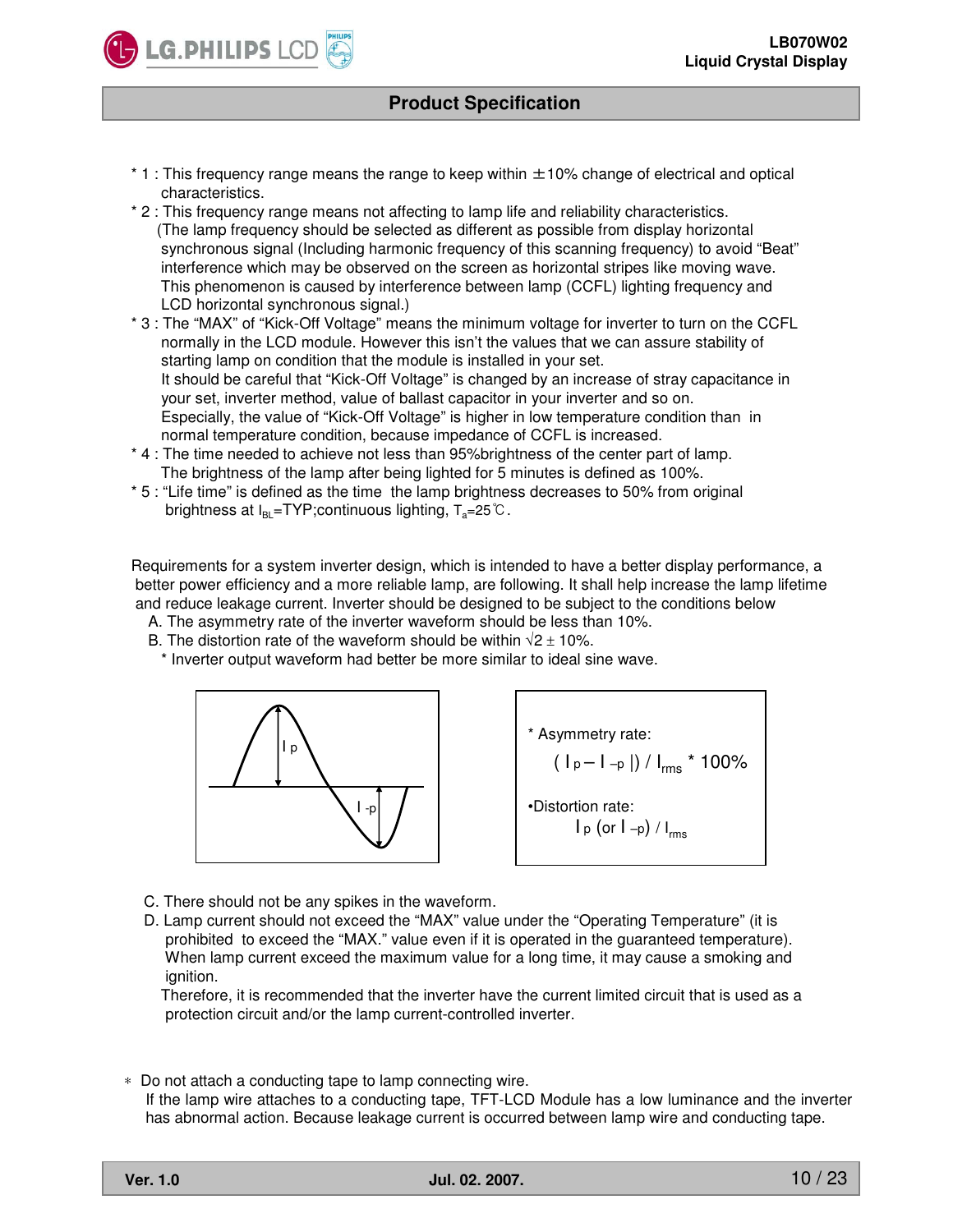

### 2> Timing Characteristics of input signals

|                   | <b>PARAMETER</b>                   | <b>SYMBO</b><br>L    | MIN.                     | TYP.                     | MAX.                     | <b>UNIT</b> | <b>REMARK</b>                       |
|-------------------|------------------------------------|----------------------|--------------------------|--------------------------|--------------------------|-------------|-------------------------------------|
|                   | Clock cycle time                   | Tcph                 | 100                      | $\overline{a}$           | 2000                     | ns          | CPHn                                |
|                   | CPHn pulse duty                    | Tcwh                 | 40                       | $\frac{1}{2}$            | 60                       | %           | <b>CPHn</b>                         |
| S                 | CPHn phase delay                   | Tc12<br>Tc23<br>Tc31 | 20                       | $\overline{\phantom{m}}$ | Tcph/2                   | ns          | CPH1-CPH2<br>CPH2-CPH3<br>CPH3-CPH1 |
| $\circ$<br>U      | Set-up time of analog signals      | Tasu                 | 60                       | $\overline{a}$           | $\overline{a}$           | ns          | VA, VB, VC-CPHn                     |
| $\mathbb{R}$      | Hold time of analog signals        | Tahd                 | 40                       | $\overline{a}$           | $\overline{a}$           | ns          | CPHn-VA, VB, VC                     |
| $\mathsf{C}$<br>E | STHn set-up time                   | Tsu                  | 20                       | $\overline{a}$           | $\overline{\phantom{a}}$ | ns          | STHn-CPHn                           |
|                   | STHn hold time                     | Thd                  | 10                       | $\overline{\phantom{a}}$ | $\frac{1}{2}$            | ns          | CPHn-STHn                           |
|                   | Propagation delay of STHn          | Tphl                 | 10                       | 35                       | 50                       | ns          | $CL=25pF$                           |
|                   | Sample and hold disable time       | Tdis                 | $\,8\,$                  | $\overline{a}$           | $\frac{1}{2}$            | us          | OE-STHn                             |
|                   | SOE pulse width                    | Twoe                 | $\mathbf{1}$             | $\overline{\phantom{a}}$ | $\overline{\phantom{a}}$ | Tcph        |                                     |
|                   | STVD/STVU Delay Time               | Tdt                  | $\overline{a}$           | $\overline{a}$           | 500                      | ns          |                                     |
|                   | Driver Output Delay Time           | Tdo                  | $\overline{a}$           | $\overline{a}$           | 900                      | ns          |                                     |
|                   | Output Falling Time                | Tthl                 | $\overline{a}$           | 400                      | 800                      | ns          |                                     |
|                   | Output Rising Time                 | Ttlh                 | $\overline{\phantom{a}}$ | 500                      | 1000                     | ns          |                                     |
| G                 | OEx to Driver Output<br>Delay Time | Toe                  | $\overline{a}$           | $\overline{\phantom{m}}$ | 900                      | ns          |                                     |
| А<br>T            | Clock Frequency                    | Fclk                 | $\overline{a}$           | $\overline{a}$           | 200                      | KHz         |                                     |
| E                 | Clock Rise Time                    | Trck                 | $\overline{a}$           | $\overline{a}$           | 100                      | ns          |                                     |
|                   | Clock Falling Time                 | <b>Tfck</b>          | $\overline{\phantom{a}}$ | $\overline{a}$           | 100                      | ns          |                                     |
|                   | Clock Pulse Width<br>(High & Low)  | <b>PWCLK</b>         | 500                      | $\overline{a}$           | $\overline{a}$           | ns          |                                     |
|                   | STVD/STVU Set-up Time              | Tsu                  | 200                      | $\frac{1}{2}$            | $\overline{\phantom{a}}$ | ns          |                                     |
|                   | STVD/STVU Hold Time                | Thd                  | 300                      | $\overline{a}$           | $\overline{a}$           | ns          |                                     |
|                   | Output Enabled pulse               | Twcl                 | $\mathbf{1}$             | $\overline{a}$           | $\overline{a}$           | ns          |                                     |

#### 3> Scanning Mode Selection ( Reference position : @ Input terminal )

| <b>MODE</b>                         | L/R | U/D | <b>STHL</b>      | <b>STHR</b>      | <b>STVL</b>      | <b>STVR</b>      | <b>REMARK</b>                 |
|-------------------------------------|-----|-----|------------------|------------------|------------------|------------------|-------------------------------|
| Normal Mode                         | н   |     | Signal<br>Output | Signal<br>Input  | Signal<br>Input  | Signal<br>Output | See P.15                      |
| Left/Right, Up/Down<br>Reverse Mode | ┕   | н   | Signal<br>Input  | Signal<br>Output | Signal<br>Output | Signal<br>Input  | (the figure of<br>[Note 7-3]) |

\*\*\*\*\* H(High Level) =VDD1 , L(Low Level)=DGND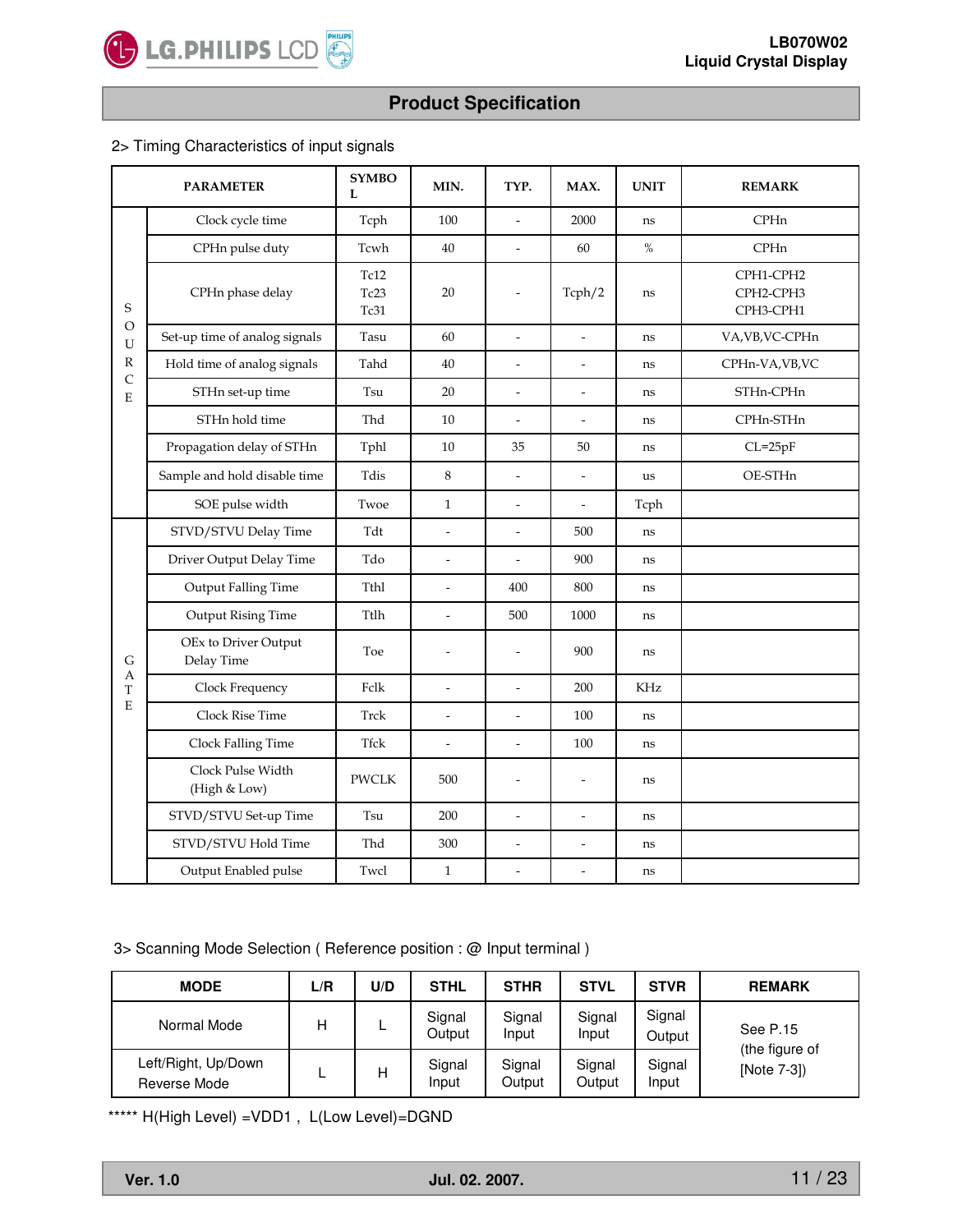

#### **Timing for a Source Driver**



• Remark : The sample-and-hold circuits are switched and the outputs are started with new data at the rising edge of SOE.

" For Twoe period, shift register in source driver are reset internally."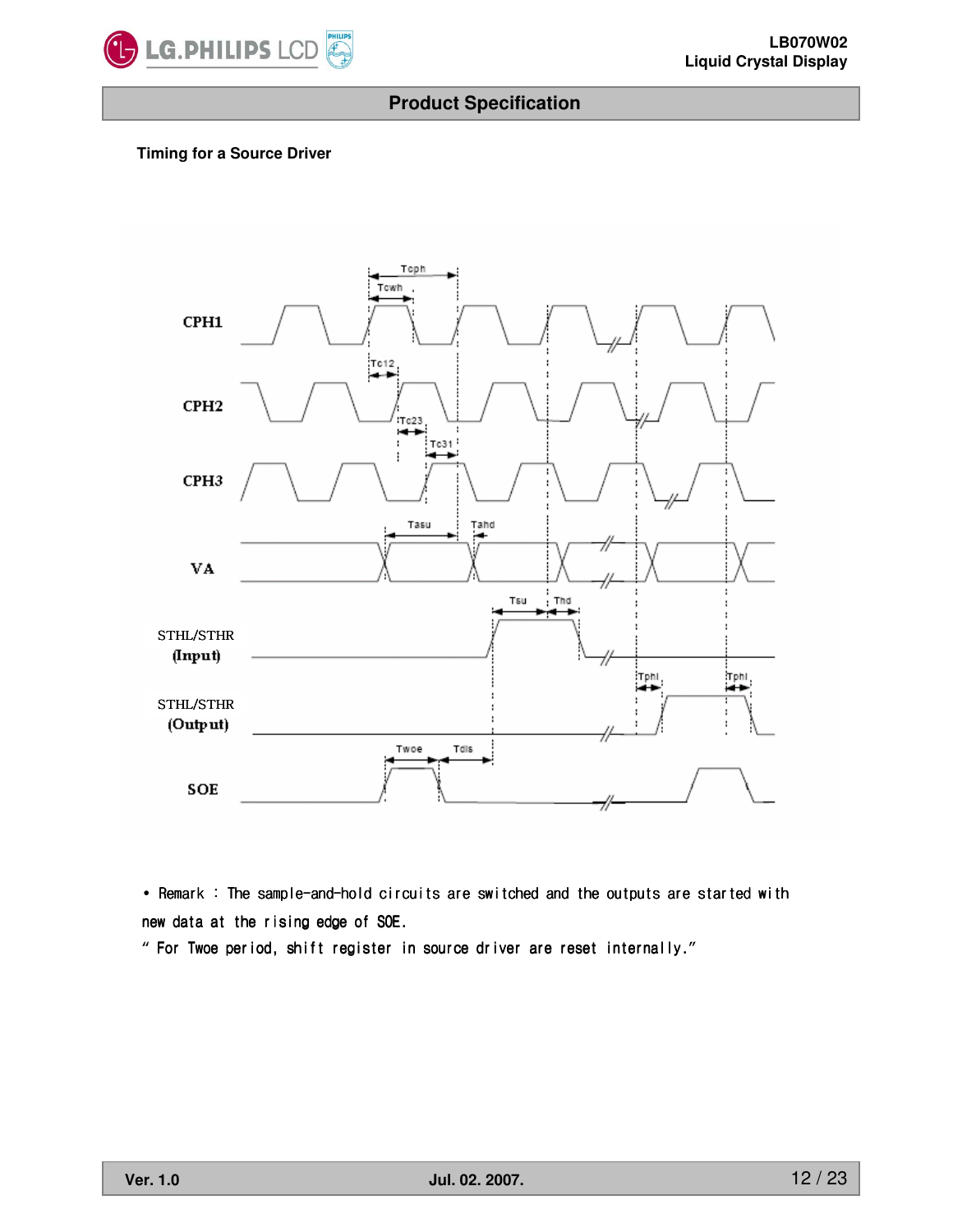

#### **Switching Characteristics Waveform for Gate Driver**

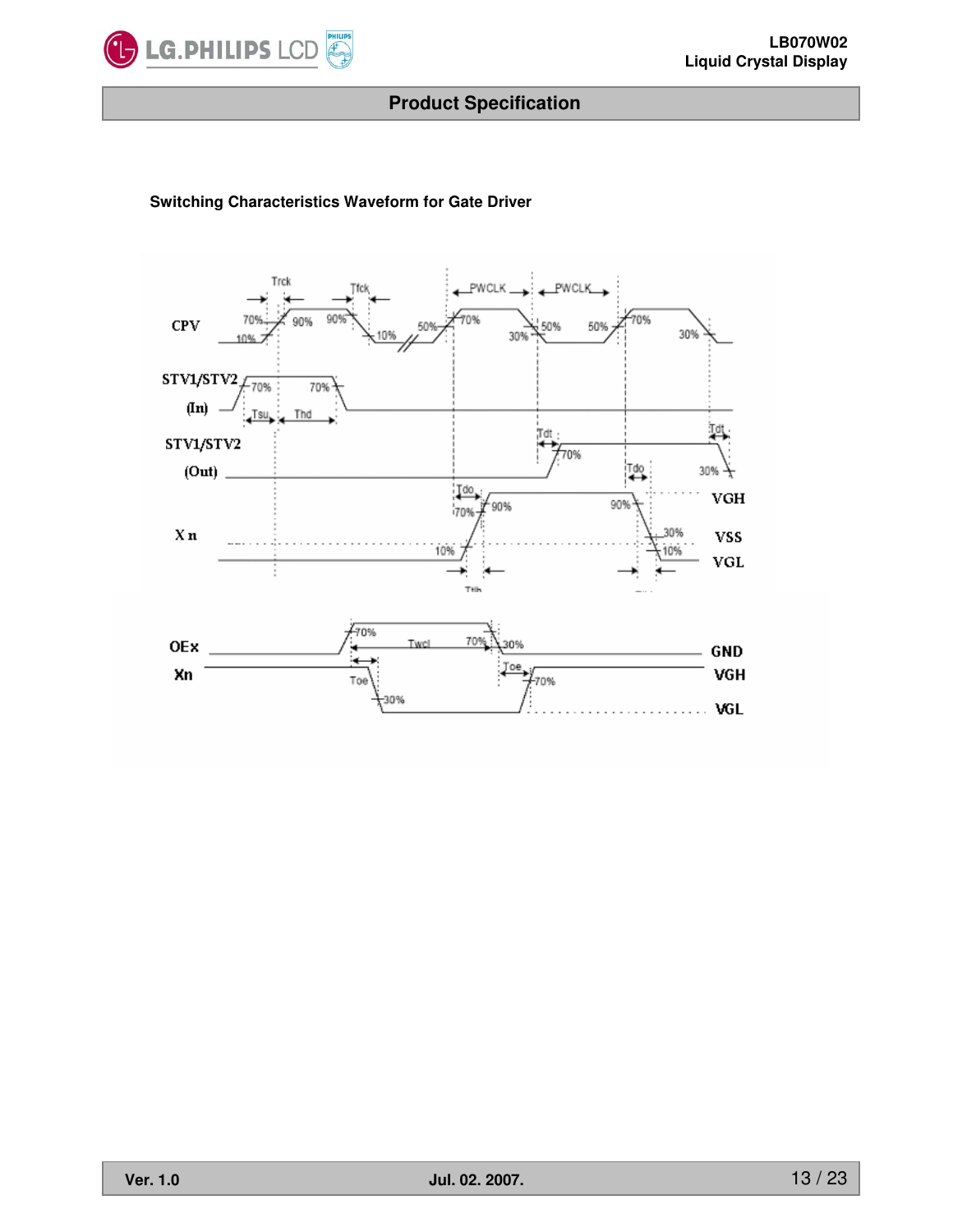

# **7. Electro-optical Characteristics**

|                |                               |                   |                  |      |      |                          |                          | $T_a = 25^\circ \text{C}$ |  |
|----------------|-------------------------------|-------------------|------------------|------|------|--------------------------|--------------------------|---------------------------|--|
|                | <b>PARAMETER</b>              |                   | <b>CONDITION</b> | MIN. | TYP. | MAX.                     | <b>UNIT</b>              | <b>REMARK</b>             |  |
| Luminance      |                               | Υ                 | $IBI = 6mArms$   | 190  | 220  |                          | cd/m <sup>2</sup>        | [Note 7-1]                |  |
| Contrast Ratio |                               | <b>CR</b>         | Optimal          | 300  | 400  |                          | $\overline{\phantom{a}}$ | [Note 7-2]                |  |
|                | $W_{x}$<br><b>White Color</b> |                   |                  | 287  | 317  | 347                      | $\overline{\phantom{a}}$ |                           |  |
| Chromaticity   |                               | $W_{V}$           |                  | 311  | 341  | 371                      | $\overline{\phantom{a}}$ | [Note 7-1]                |  |
|                | $\phi = 180^\circ$            | $\Theta$          |                  | 60   | 65   | $\overline{\phantom{a}}$ | $\circ$                  |                           |  |
| Viewing        | $\phi = 0^{\circ}$            | $\Theta$ r        | $CR \ge 10$      | 60   | 65   |                          | $\circ$                  | [Note 7-2]                |  |
| Angle          | $\phi = 90^\circ$             | $\Theta$ u        |                  | 40   | 45   |                          | $\circ$                  | [Note 7-3]                |  |
|                | $\phi = 270^\circ$            | $\Theta$ d        |                  | 50   | 55   |                          | $\circ$                  |                           |  |
| Response       | Rise                          | $\tau_{\text{r}}$ |                  |      | 10   | 20                       | ms                       |                           |  |
| Time           | Fall                          | $\tau_d$          | $\Theta = 0$     |      | 15   | 25                       | ms                       | [Note 7-4]                |  |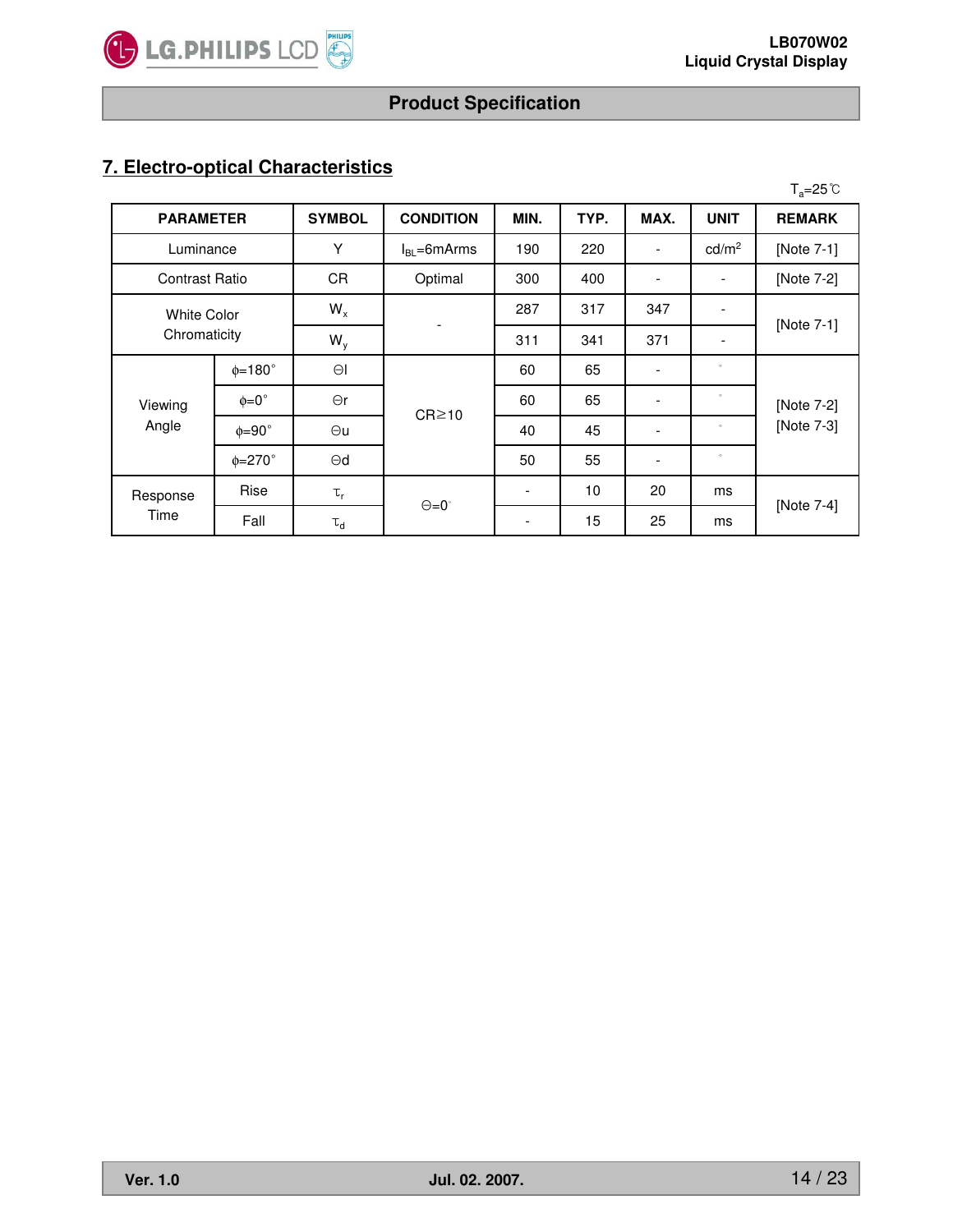



-Measuring surroundings : Dark Room -Measuring temperature :  $T_a = 25^\circ \text{C}$ -Adjust operating voltage to get optimum contrast at the center of the display. -Measured value at the center point of LCD panel after more than 30 minutes while backlight turning on.

[Note 7-1] Measured on the center area of the panel by PHOTO RESEARCH photometer PR-880. [Note 7-2] Contrast ratio is defined as follows ;

> Contrast Ratio(CR) = Photo detector output with LCD being "white" Photo detector output with LCD being "black"

[Note 7-3] Viewing angle range is defined as follows;

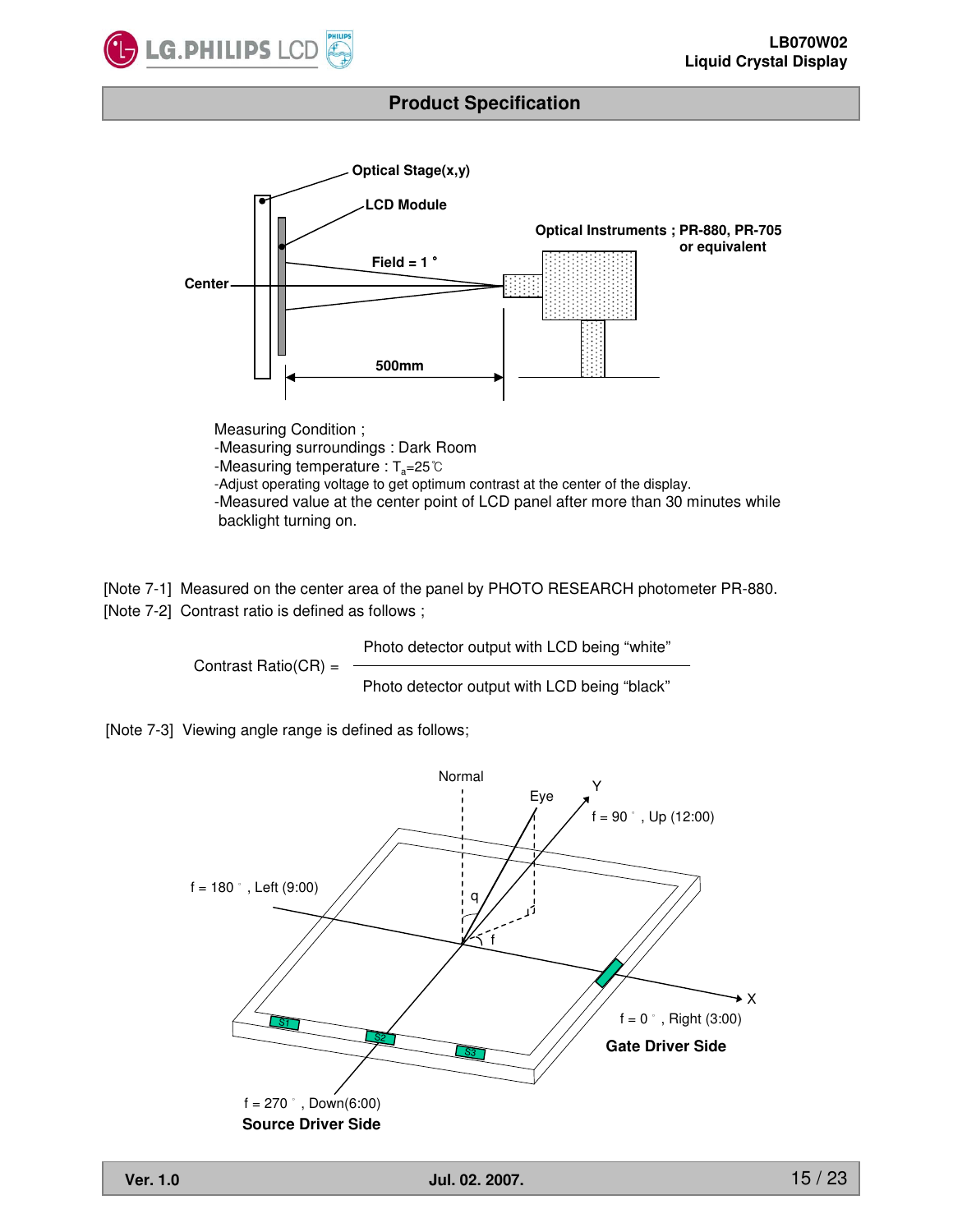

#### [Note 7-4]

Response time is obtained by measuring the transition time of photo detector output, when input signals are applied so as to make the area "black" to and from "white".

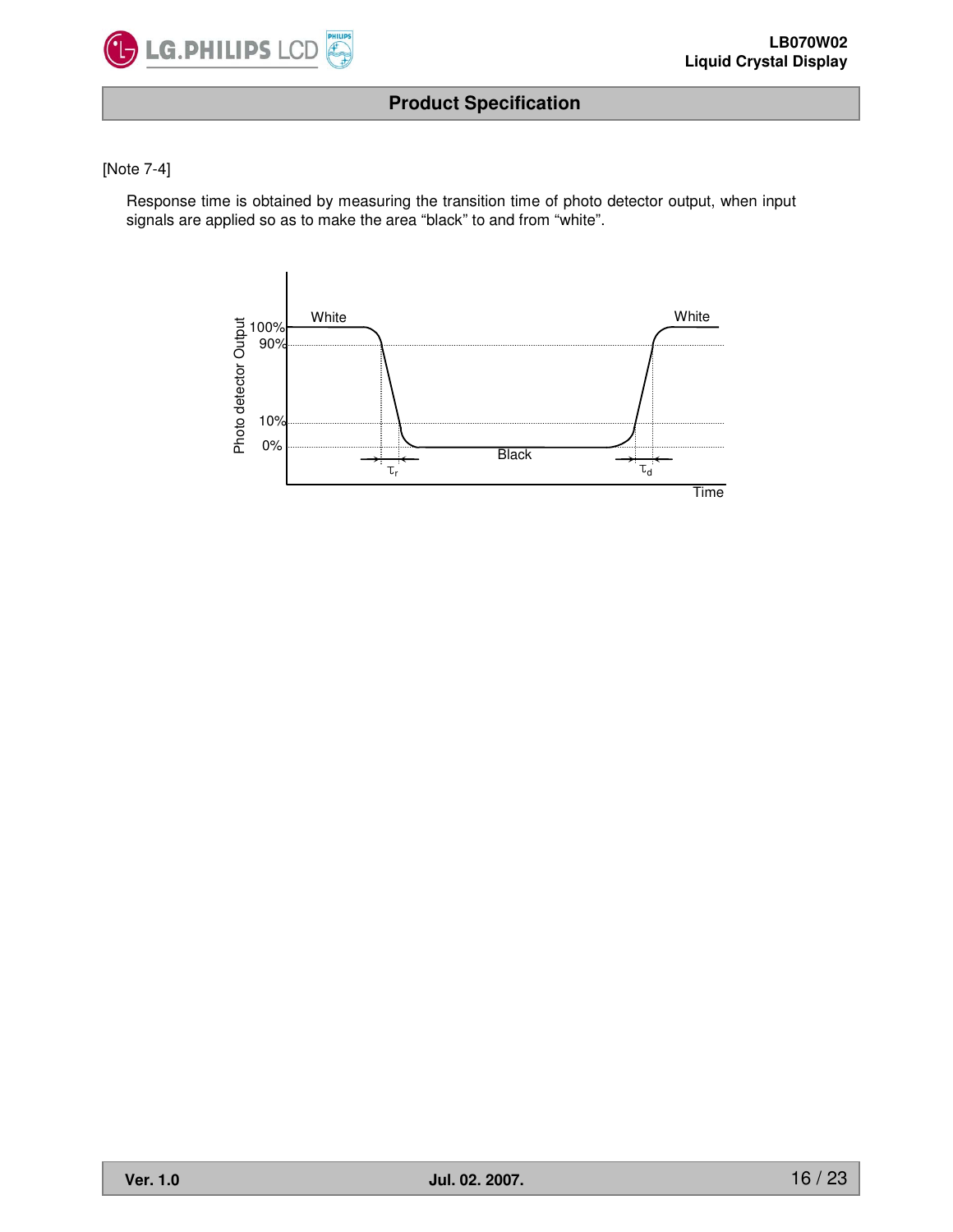

# **8. Mechanical Characteristics**

| <b>PARAMETER</b>         |        | <b>SPECIFICATION</b>        | <b>UNIT</b> | <b>REMARK</b> |
|--------------------------|--------|-----------------------------|-------------|---------------|
|                          | Width  | 164.9                       |             |               |
| <b>Outline Dimension</b> | Height | 100                         | mm          |               |
|                          | Depth  | 5.7 (TYP)                   | mm          |               |
|                          | Width  | 154.08                      | mm          |               |
| Active Display Area      | Height | 86.58                       | mm          |               |
| Weight                   |        | 170 (Max.)                  | g           |               |
| <b>Surface Treatment</b> |        | <b>Anti-Glare Treatment</b> | -           |               |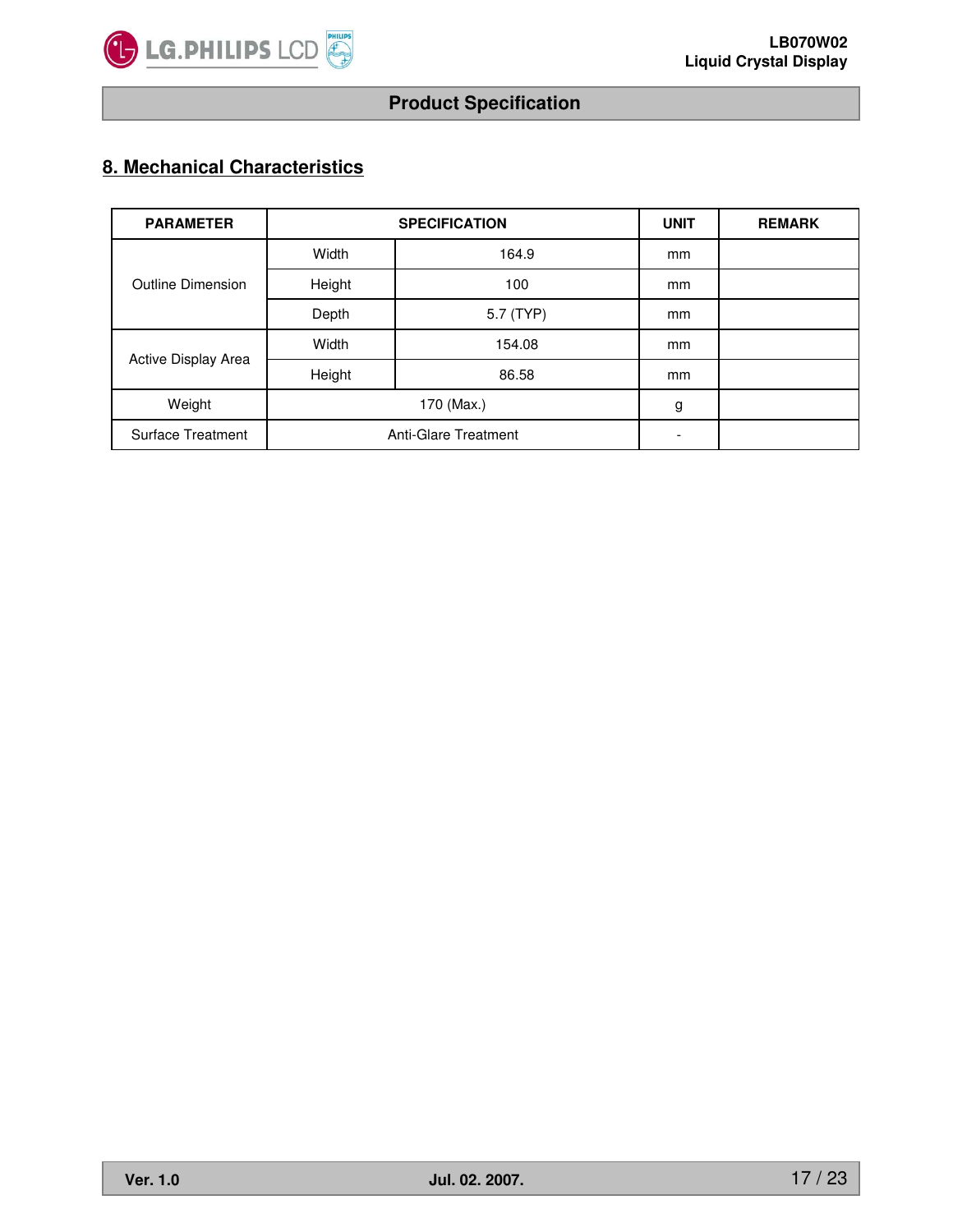

**[ Outline Dimension ]** Note) Unit:[mm], General tolerance: ± 0.3mm

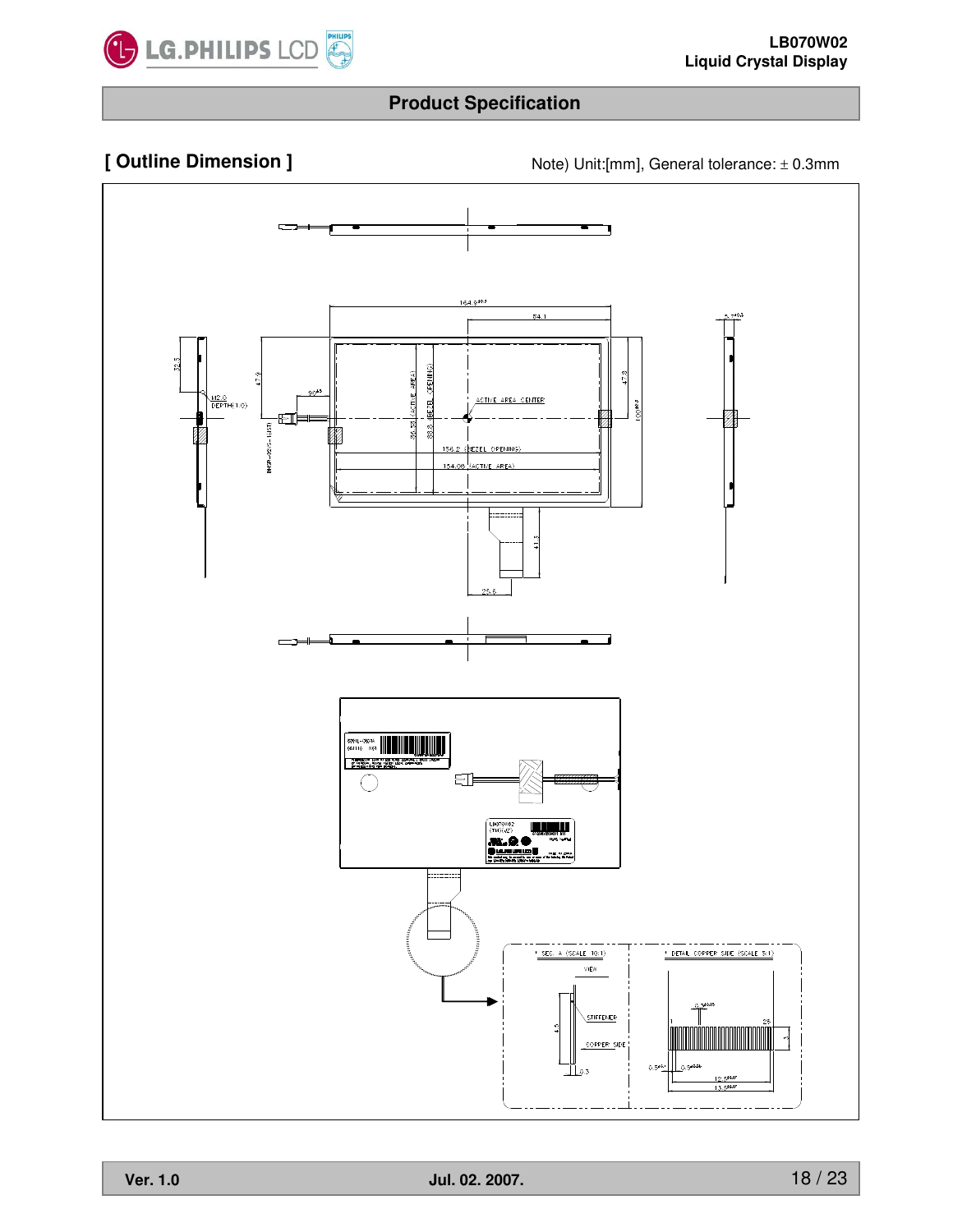

# **9. Reliability Test**

| No.            | <b>Test Items</b>                                           | <b>Test Condition</b>                                                                                                                  | <b>REMARK</b>  |
|----------------|-------------------------------------------------------------|----------------------------------------------------------------------------------------------------------------------------------------|----------------|
| 1              | High Temperature Storage Test                               | Ta=70℃ 240h                                                                                                                            | [Note 9-1,2,3] |
| $\overline{2}$ | Low Temperature Storage Test                                | Ta=-20℃ 240h                                                                                                                           | [Note 9-1,2,3] |
| 3              | <b>High Temperature Operation Test</b>                      | Ta=60℃<br>240h                                                                                                                         | [Note 9-1,2,3] |
| 4              | Low Temperature Operation Test                              | Ta=-10℃ 240h                                                                                                                           | [Note 9-1,2,3] |
| 5              | High Temperature and High Humidity<br><b>Operation Test</b> | Ta=50℃ 80%RH 240h                                                                                                                      | [Note 9-1,2,3] |
| 6              | Electro Static Discharge Test                               | -Panel Surface/Top Case<br>: 150pF, 150Ω<br>(Air: $\pm$ 15kV, Contact: $\pm$ 8kV)<br>-FPC input terminal : 100pF $\pm 200V$ 0 $\Omega$ |                |
| 7              | <b>Shock Test</b><br>(non-operating)                        | Half sine wave, 80G, 11ms<br>3 times shock of each six faces                                                                           |                |
| 8              | <b>Vibration Test</b><br>(non-operating)                    | Sine wave, $10 \sim 500 \sim 10$ Hz,<br>1.5G, 0.37oct/min<br>3 axis, 1 hour/axis                                                       |                |
| 9              | <b>Thermal Shock Test</b>                                   | $-10^{\circ}$ C(0.5h) ~ 60 $^{\circ}$ C(0.5h) / 100 cycles                                                                             |                |

[Note 9-1]  $T_a$  = Ambient Temperature

[Note 9-2] In the Reliability Test, Confirm performance after leaving in room temp.

[Note 9-3] In the standard condition, there shall be no practical problems that may affect the display function.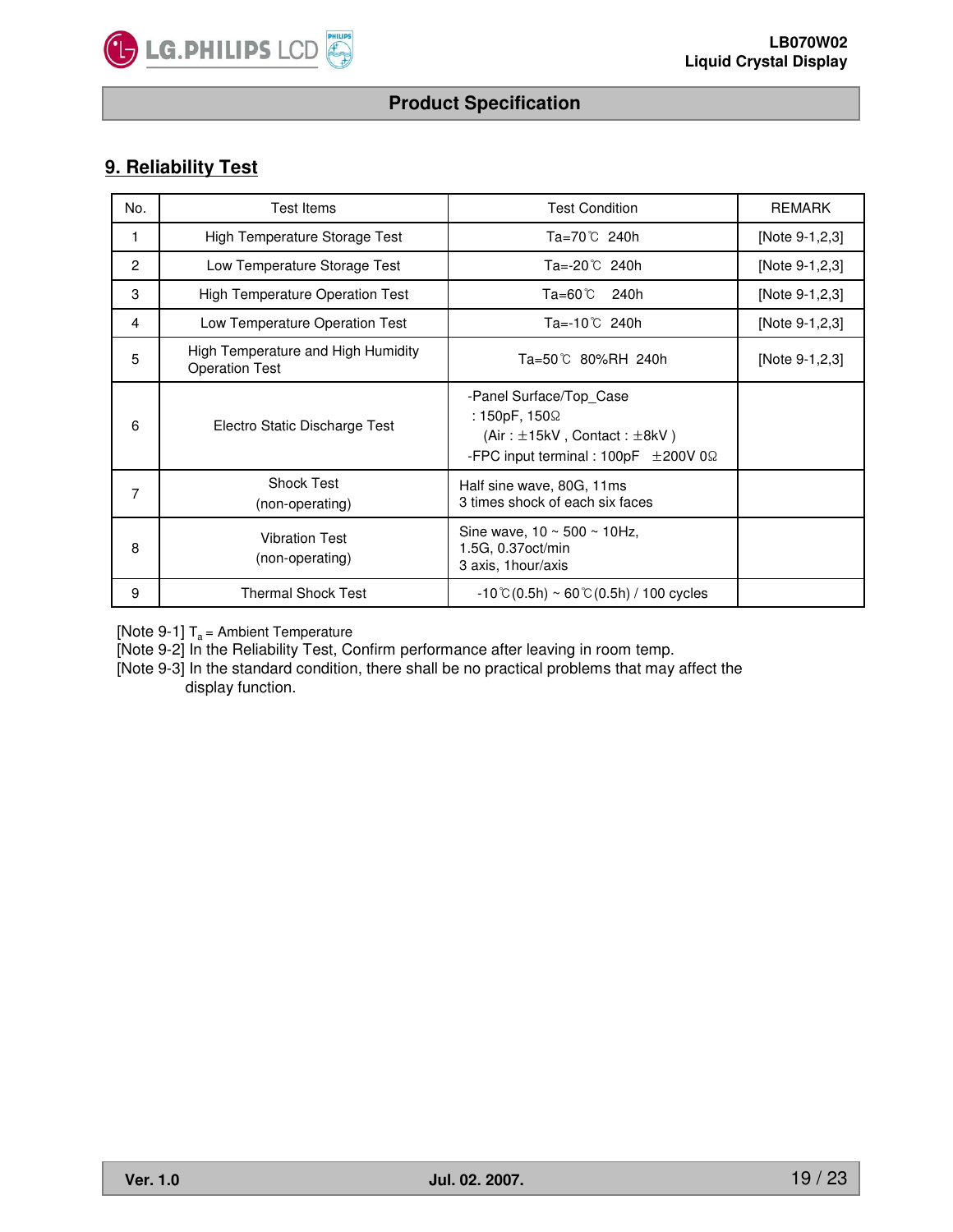

#### **10. International Standards**

#### **10-1. Safety**

- a) UL 60950-1:2003, First Edition, Underwriters Laboratories, Inc., Standard for Safety of Information Technology Equipment.
- b) CAN/CSA C22.2, No. 60950-1-03  $1<sup>st</sup>$  Ed. April 1, 2003, Canadian Standards Association, Standard for Safety of Information Technology Equipment.
- c) EN 60950-1:2001, First Edition, European Committee for Electrotechnical Standardization(CENELEC) European Standard for Safety of Information Technology Equipment.

### **10-2. EMC**

- a) ANSI C63.4 "Methods of Measurement of Radio-Noise Emissions from Low-Voltage Electrical and Electrical Equipment in the Range of 9kHZ to 40GHz. "American National Standards Institute(ANSI), 1992
- b) C.I.S.P.R "Limits and Methods of Measurement of Radio Interface Characteristics of Information Technology Equipment." International Special Committee on Radio Interference.
- c) EN 55022 "Limits and Methods of Measurement of Radio Interface Characteristics of Information Technology Equipment." European Committee for Electrotechnical Standardization.(CENELEC), 1998 ( Including A1: 2000 )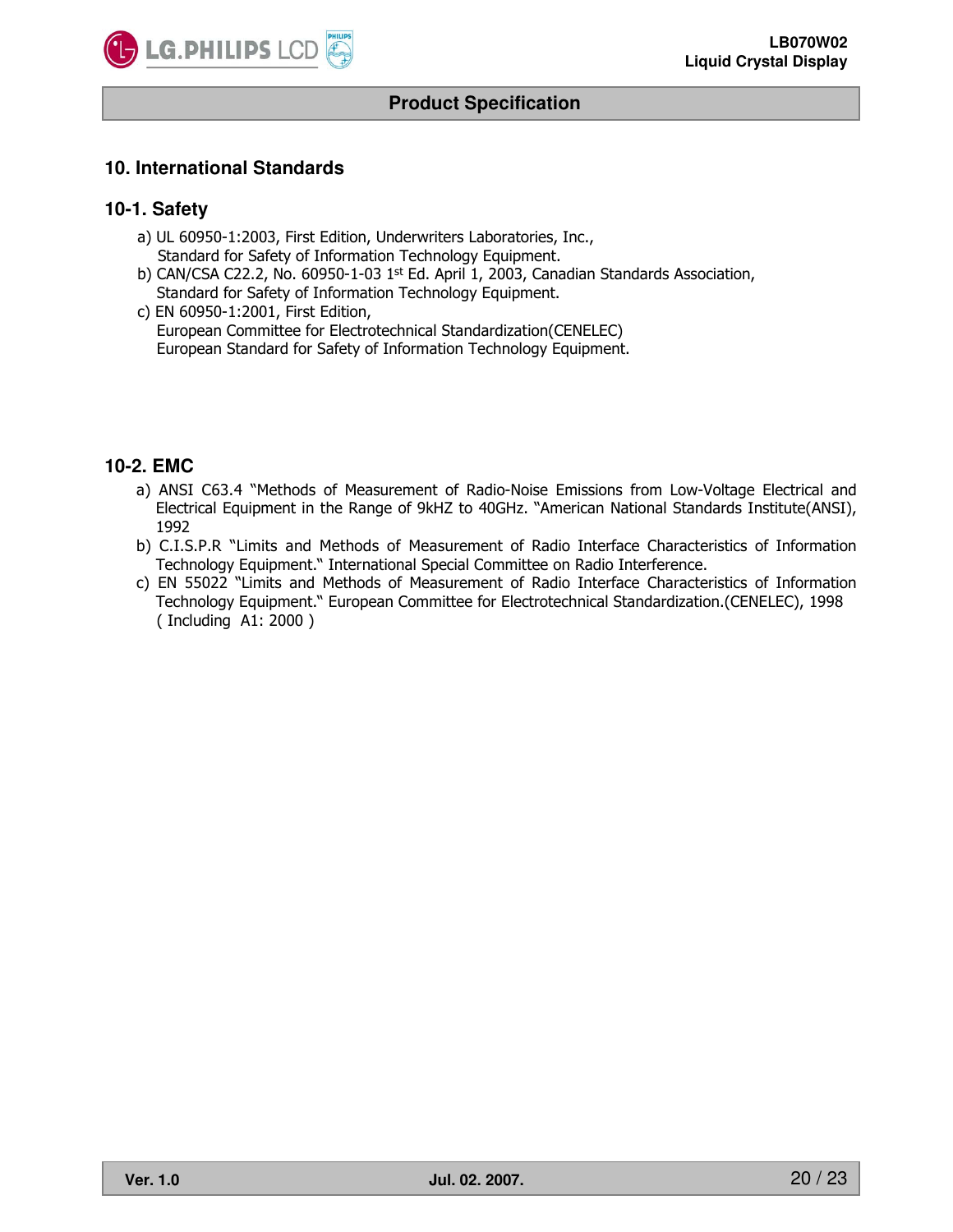

# **11. Packing**

# **11-1. Designation of Lot Mark**

a) Lot Mark



A,B,C : SIZE(INCH) D : YEAR

E : MONTH F ~ M : SERIAL NO.

**Note** 

1. YEAR

| Year | 2001 | 2002 | 2003 | 2004 | 2005 | 2006 | 2007 | 2008 | 2009 | 2010 |
|------|------|------|------|------|------|------|------|------|------|------|
| Mark |      |      |      | Δ    |      |      |      |      |      |      |

2. MONTH

| Month | Jan | -<br>Feb | Mar | Apr | Mav | Jun | Jul | Aug | Sep | Oct | Nov | Dec |
|-------|-----|----------|-----|-----|-----|-----|-----|-----|-----|-----|-----|-----|
| Mark  |     | -        |     |     |     |     |     | ∼   |     |     | ◡   |     |

b) Location of Lot Mark

Serial No. is printed on the label. The label is attached to the backside of the LCD module. This is subject to change without prior notice.

#### **11-2. Packing Form**

- a) Package quantity in one box : 36 pcs
- b) Box Size(mm) :  $475(L) \times 348(W) \times 182(H)$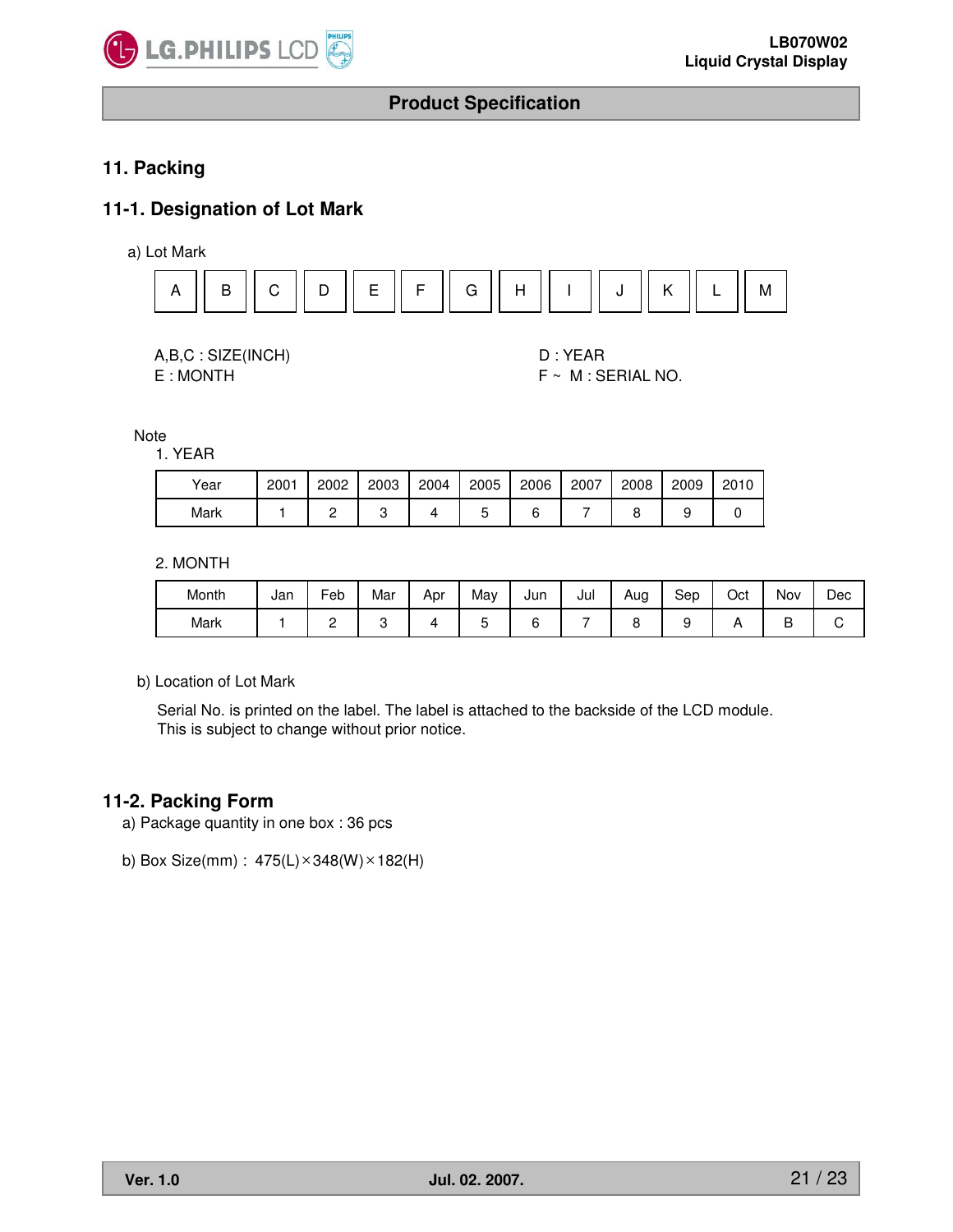

# **12. PRECAUTIONS**

Please pay attention to the following when you use this TFT LCD module.

# **12-1. MOUNTING PRECAUTIONS**

- (1) You must mount a module using hole arranged in the side.
- (2) You should consider the mounting structure so that uneven force(ex. Twisted stress) is not applied to the module.

And the case on which a module is mounted should have sufficient strength so that external force is not transmitted directly to the module.

- (3) Please attach a transparent protective plate to the surface in order to protect the polarizer. Transparent protective plate should have sufficient strength in order to the resist external force.
- (4) You should adopt radiation structure to satisfy the temperature specification.
- (5) Acetic acid type and chlorine type materials for the cover case are not desirable because the former generates corrosive gas of attacking the polarizer at high temperature and the latter causes circuit break by electro-chemical reaction.
- (6) Do not touch, push or rub the exposed polarizers with glass, tweezers or anything harder than HB pencil lead. And please do not rub with dust clothes with chemical treatment. Do not touch the surface of polarizer for bare hand or greasy cloth.(Some cosmetics deteriorate the polarizer.)
- (7) When the surface becomes dusty, please wipe gently with absorbent cotton or other soft materials like chamois soaks with petroleum benzine. Normal-hexane is recommended for cleaning the adhesives used to attach front / rear polarizers. Do not use acetone, toluene and alcohol because they cause chemical damage to the polarizer.
- (8) Wipe off saliva or water drops as soon as possible. Their long time contact with polarizer causes deformations and color fading.
- (9) Do not open the case because inside circuits do not have sufficient strength.
- (10) The metal case of a module should be contacted to electrical ground of your system.

# **12-2. OPERATING PRECAUTIONS**

- (1) The spike noise causes the mis-operation of circuits. It should be lower than following voltage :  $V=\pm 200$ mV(Over and under shoot voltage)
- (2) Response time depends on the temperature.(In lower temperature, it becomes longer.)
- (3) Brightness depends on the temperature. (In lower temperature, it becomes lower.) And in lower temperature, response time(required time that brightness is stable after turned on) becomes longer.
- (4) Be careful for condensation at sudden temperature change. Condensation makes damage to polarizer or electrical contacted parts. And after fading condensation, smear or spot will occur.
- (5) When fixed patterns are displayed for a long time, remnant image is likely to occur.
- (6) Module has high frequency circuits. Sufficient suppression to the electromagnetic interference shall be done by system manufacturers. Grounding and shielding methods may be important to minimized the interference.